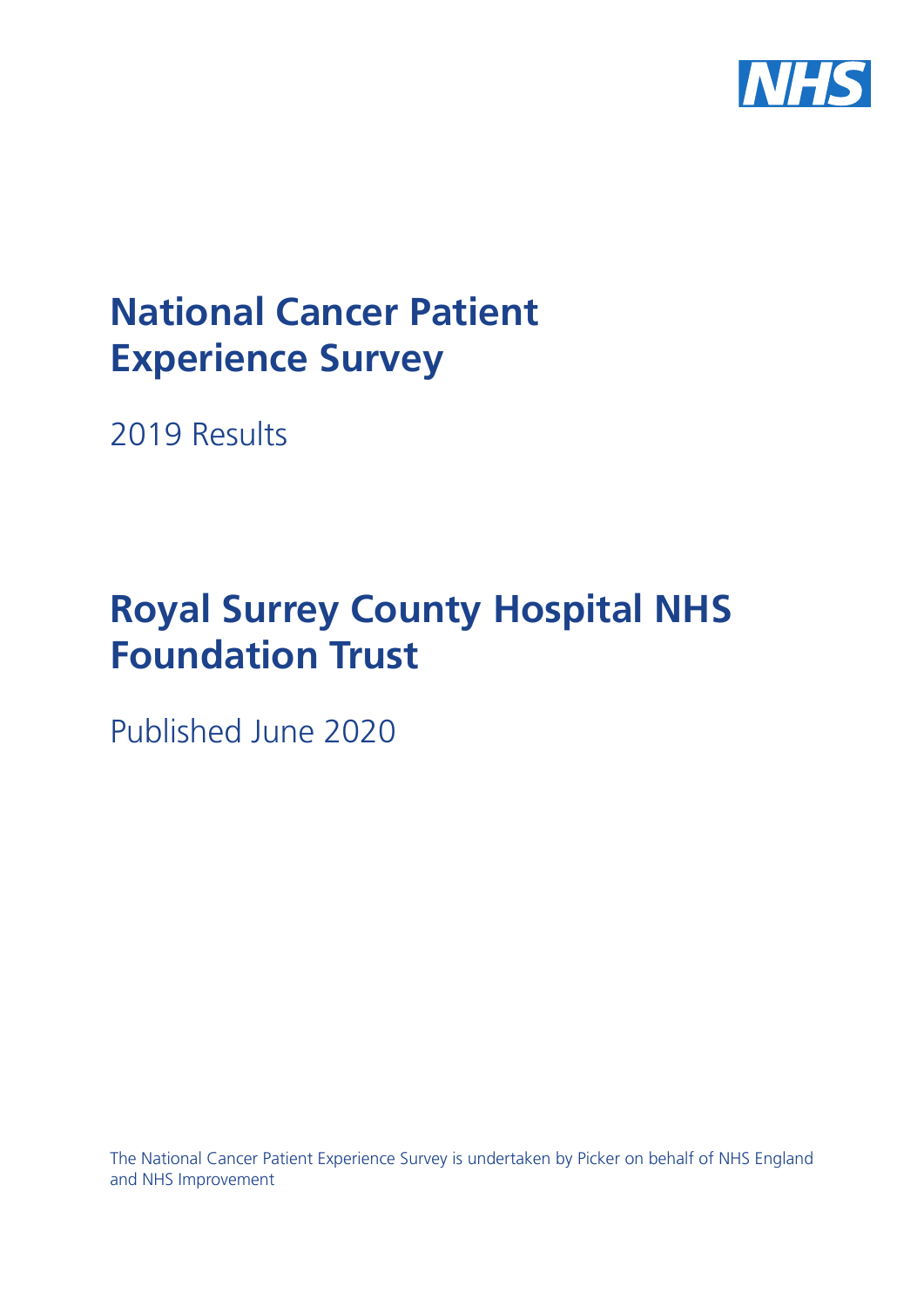# **Executive Summary** Case Mix Adjusted scores

### **Cancer Dashboard Questions**

The following seven questions are included in phase 1 of the Cancer Dashboard developed by Public Health England and NHS England:

Q61. Patient's average rating of care scored from very poor to very good

| $\Omega$ | $\overline{2}$   | 3                                                             | $\overline{4}$ | 5 | 6 | 7 | 8 | 9   | 10                                                                                            |
|----------|------------------|---------------------------------------------------------------|----------------|---|---|---|---|-----|-----------------------------------------------------------------------------------------------|
|          |                  |                                                               |                |   |   |   |   | 8.9 |                                                                                               |
|          |                  |                                                               |                |   |   |   |   |     | Q18. Patient definitely involved as much as they wanted in decisions about care and treatment |
|          |                  |                                                               |                |   |   |   |   |     | Q19. Patient given the name of a CNS who would support them through their treatment           |
|          |                  | Q20. Patient found it very or quite easy to contact their CNS |                |   |   |   |   |     |                                                                                               |
|          |                  |                                                               |                |   |   |   |   |     | Q39. Patient always felt they were treated with respect and dignity while in hospital         |
|          | leaving hospital |                                                               |                |   |   |   |   |     | Q41. Hospital staff told patient who to contact if worried about condition or treatment after |
| 61%      | treatment        |                                                               |                |   |   |   |   |     | Q55. General practice staff definitely did everything they could to support patient during    |

### **Questions Outside Expected Range**

|                                                                                                   |            | Case Mix Adjusted Scores   |                            |                   |
|---------------------------------------------------------------------------------------------------|------------|----------------------------|----------------------------|-------------------|
|                                                                                                   | 2019 Score | Lower<br>Expected<br>Range | Upper<br>Expected<br>Range | National<br>Score |
| Q34. Patient thought there were always or nearly always enough nurses on duty to care for<br>them | 72%        | 58%                        | 71%                        | 64%               |

|                                                                                               |            | Case Mix Adiusted Scores   |                            |                   |
|-----------------------------------------------------------------------------------------------|------------|----------------------------|----------------------------|-------------------|
|                                                                                               | 2019 Score | Lower<br>Expected<br>Range | Upper<br>Expected<br>Range | National<br>Score |
| $\sqrt{Q}$ 24. Hospital staff gave information on getting financial help or possible benefits | 53%        | 56%                        | 70%                        | 63%               |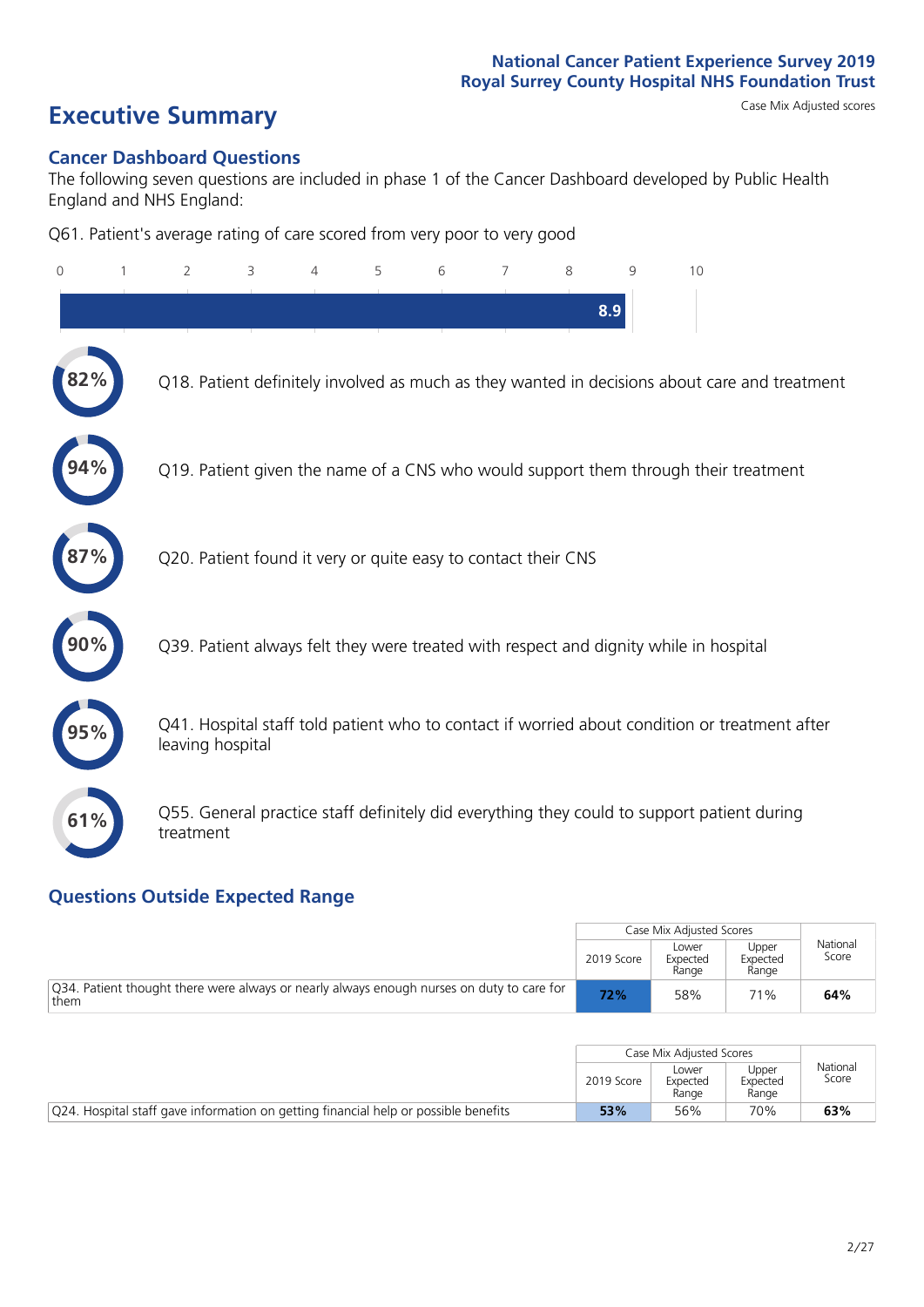# **Introduction**

The National Cancer Patient Experience Survey 2019 is the ninth iteration of the survey first undertaken in 2010. It has been designed to monitor national progress on cancer care; to provide information to drive local quality improvements; to assist commissioners and providers of cancer care; and to inform the work of the various charities and stakeholder groups supporting cancer patients.

The survey was overseen by a national Cancer Patient Experience Advisory Group. This Advisory Group set the principles and objectives of the survey programme and guided questionnaire development. The survey was commissioned and managed by NHS England. The survey provider, Picker, is responsible for designing, running and analysing the survey.

The 2019 survey involved 143 NHS Trusts. Out of 111,366 people, 67,858 people responded to the survey, yielding a response rate of 61%.

# **Methodology**

### **Eligibility, eldwork and survey methods**

The sample for the survey included all adult (aged 16 and over) NHS patients, with a confirmed primary diagnosis of cancer, discharged from an NHS Trust after an inpatient episode or day case attendance for cancer related treatment in the months of April, May and June 2019. The fieldwork for the survey was undertaken between December 2019 and March 2020.

As in the previous four years, the survey used a mixed mode methodology. Questionnaires were sent by post, with two reminders where necessary, but also included an option to complete the questionnaire online. A Freephone helpline and email was available for respondents to opt out, ask questions about the survey, enable them to complete their questionnaire over the phone and provide access to a translation and interpreting facility for those whose first language was not English.

### **Case-mix adjustment**

Both unadjusted and adjusted scores are presented in this report. Case-mix adjusted scores allows us to account for the impact that differing patient populations might have on results. By using the case-mix adjusted estimates we can obtain a greater understanding of how a Trust is performing given their patient population. The factors taken into account in this case-mix adjustment are gender, age, ethnic group, deprivation, and tumour group.

### **Scoring methodology**

Fifty-two questions from the questionnaire are scored as these questions relate directly to patient experience. For all but one question (Q61), scores are presented as the percentage of positive responses out of all scored responses. For Q61, respondents rate their overall care on a scale of 0 to 10, of which the average was calculated for this question's presented score. The percentages in this report have been rounded to the nearest percentage point. Therefore, in some cases the figures do not appear to add up to 100%.

### **Statistical significance**

In the reporting of 2019 results, appropriate statistical tests have been undertaken to identify unadjusted scores for which the change over time is 'statistically significant'. Thirty-seven scored questions in 2019 have been compared with those of 2018 and a statistically significant change between the two years has been reported where identified.

For the scored questions that are comparable beyond 2018, statistically significant change over the five years has also been reported where identified. A statistically significant difference means that the change in the result is very unlikely to have occurred by sampling variation.

### **Suppression**

### **Question-level suppression**

For scores where the base size per question is  $<$ 21, the score will be suppressed and replaced with an asterisk (\*). The base size will include neutral response options.

### **Double suppression**

If any group within a particular sub-group breakdown (such as the tumour group breakdown) has <21 responses, then the figure for this particular group is suppressed and replaced with an asterisk (\*). If there is only one group within the sub-group breakdown that has <21 respondents, and is therefore suppressed, the group with the next lowest number of respondents is also supressed and replaced with an asterisk (\*) (regardless if it is greater than or less than 21).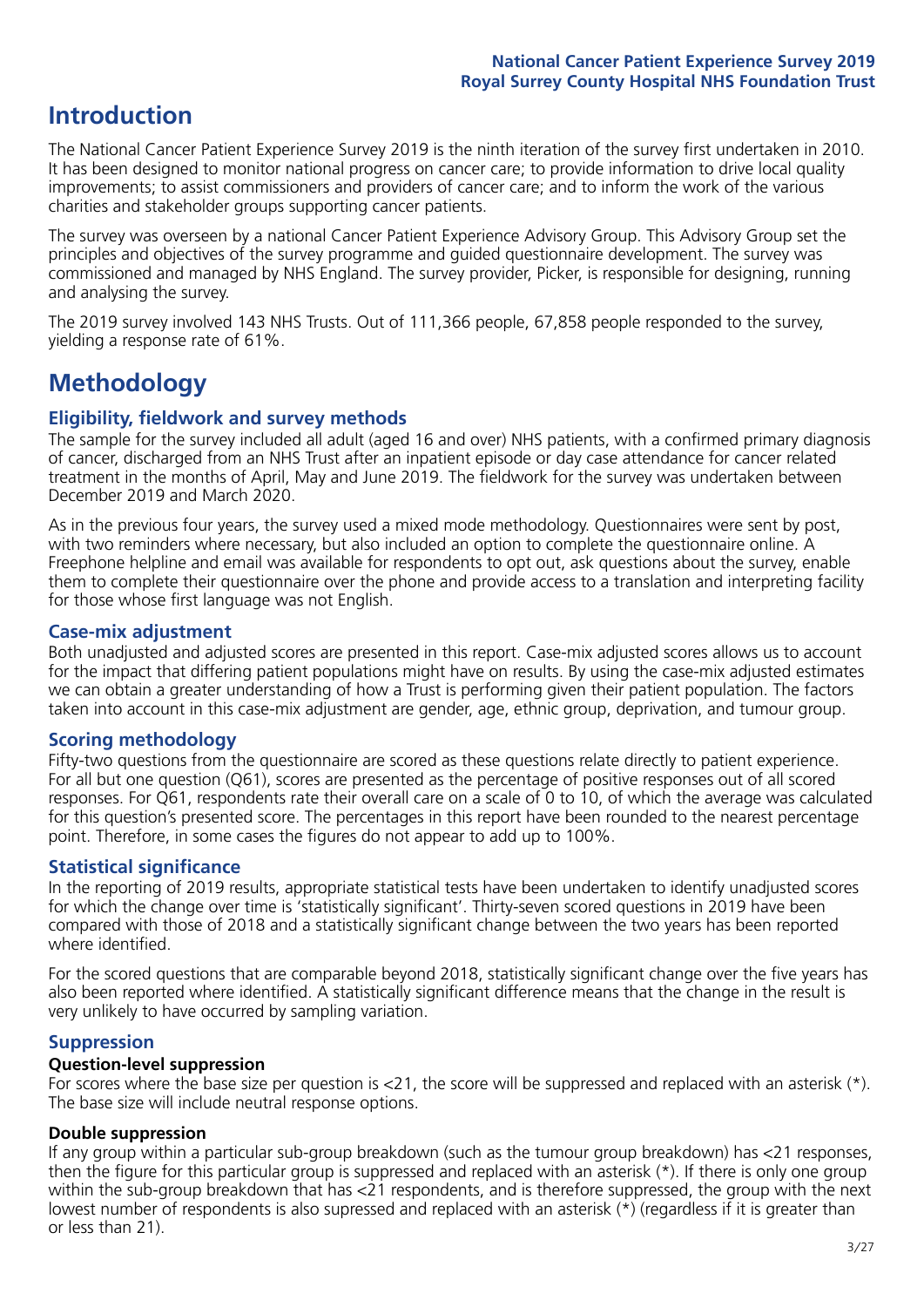# **Understanding the results**

This report shows how this Trust scored for each question in the survey, compared with national results and previous year's results. It is aimed at helping individual Trusts to understand their performance and identify areas for local improvement. Below is a description of the type of results presented within this report and how to understand them.

### **Expected range charts**

The expected range charts in this report show a bar with the lowest and highest score received for each question nationally. Within this bar, an expected range is given (in grey) and a black diamond represents the actual score for this Trust.

Trusts whose score is above the upper limit of the expected range (in the dark blue) are positive outliers, with a score statistically significantly higher than the national mean. This indicates that the Trust performs better than what Trusts of the same size and demographics are expected to perform. The opposite is true if the score is below the lower limit of the expected range (in the light blue); these are negative outliers. For scores within the expected range (in the grey), the score is what we would expect given the Trust's size and demographics.

### **Comparability tables**

The comparability tables show the 2018 and 2019 unadjusted scores for this Trust for each scored question. If there is a significant change from 2018 and 2019 or overall from 2015 to 2019, an arrow will be presented for the direction of change. The adjusted 2019 score will also be presented for each scored question along with the lower and upper expected range and national score. Scores above the upper limit of the expected range will be highlighted dark blue, scores below the lower limit of the expected range will be highlighted light blue, and scores within the lower and upper limit of the expected ranges will be highlighted grey.

### **Tumour type tables**

The tumour type tables show the unadjusted scores for each scored question for each of the 13 tumour groups. The national score for that tumour group is also shown. Unadjusted scores for the same tumour type across different Trusts may not be comparable, as they do not account for the impact that differing patient populations might have on results. Central nervous system is abbreviated as 'CNS' and lower gastrointestinal tract is abbreviated as 'LGT' throughout this report.

### **Year on year charts**

The year on year charts show five columns representing the unadjusted scores of the last five years (2015, 2016, 2017, 2018 and 2019) for each scored question.

### **Notes on specific questions**

Following the development phase of the 2019 survey, several changes were made to the questionnaire. Six scored questions were amended (Q5, Q18, Q30, Q35, Q56 and Q60) and one non-scored question (Q29) was amended that impacted the comparability of questions Q30 to Q41. Of all questions changed or impacted by change, only Q60 is presented with historical comparisons; though the results should be interpreted with caution.

### **Unadjusted data and case-mix adjusted data**

Unadjusted data should be used to see the actual responses from patients relating to the Trust. Case-mix adjusted data, together with expected ranges, should be used to understand whether the results are significantly higher or lower than national results taking account of the patient mix.

### **Further information**

This research was carried out in accordance with the international standard for organisations conducting social research (accreditation to ISO20252:2012; certificate number GB08/74322). The 2019 survey data has been produced and published in line with the Code of Practice for Official Statistics.

For more information on the methodology, please see the Technical Document. It can be viewed along with the 2019 questionnaire and survey quidance on the website at [www.ncpes.co.uk](https://www.ncpes.co.uk/supporting-documents). For all other outputs at National, Trust, CCG and Cancer Alliance level, please see the PDF reports, Excel tables and dashboards at [www.ncpes.co.uk.](https://www.ncpes.co.uk/current-results)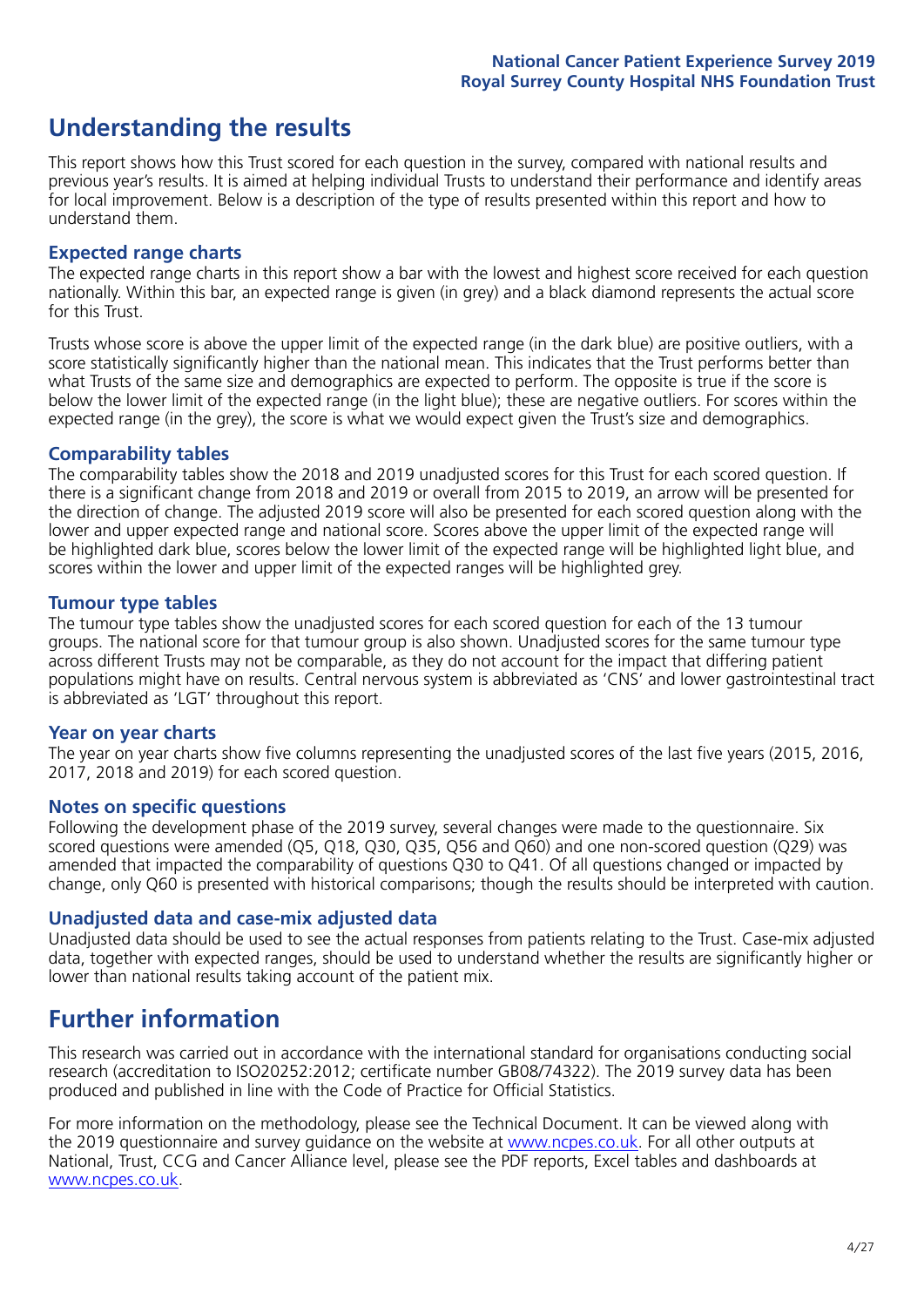### **Response Rate**

### **Overall Response Rate**

655 patients responded out of a total of 1,010 patients, resulting in a response rate of 65%.

|          | Sample Size | Adjusted<br>Sample | Completed | Response Rate |
|----------|-------------|--------------------|-----------|---------------|
| Trust    | 1.072       | 1.010              | 655       | 65%           |
| National | 119.855     | 111.366            | 67.858    | 61%           |

### **Respondents by Survey Type**

|                            | Number of<br>Respondents |
|----------------------------|--------------------------|
| Online                     | 86                       |
| Paper                      | 569                      |
| Phone                      | Ω                        |
| <b>Translation Service</b> |                          |

### **Respondents by Tumour Group**

|                      | Number of<br>Respondents |
|----------------------|--------------------------|
| <b>Brain / CNS</b>   | ∩                        |
| <b>Breast</b>        | 128                      |
| Colorectal / LGT     | 87                       |
| Gynaecological       | 53                       |
| Haematological       | 14                       |
| <b>Head and Neck</b> | 43                       |
| Lung                 | 29                       |
| Prostate             | 146                      |
| Sarcoma              | $\mathcal{P}$            |
| Skin                 | 20                       |
| Upper Gastro         | 59                       |
| Urological           | 26                       |
| Other                | 48                       |

### **Respondents by Age and Gender**

Respondents year of birth has been used to determine age. This information has been amalgamated into 8 age bands. The age and gender distribution for the Trust was as follows:

|        | Age 16-24 | Age 25-34 | Age 35-44 | Age 45-54 | Age 55-64 | Age 65-74 | Age 75-84 | Age 85+ | Total |
|--------|-----------|-----------|-----------|-----------|-----------|-----------|-----------|---------|-------|
| Male   |           |           |           |           | 83        | 165       | 67        |         | 338   |
| Female |           |           | 20        | 52        | 68        | 90        | 69        | 16      | 317   |
| Total  |           |           | 26        | 60        | 151       | 255       | 136       | 23      | 655   |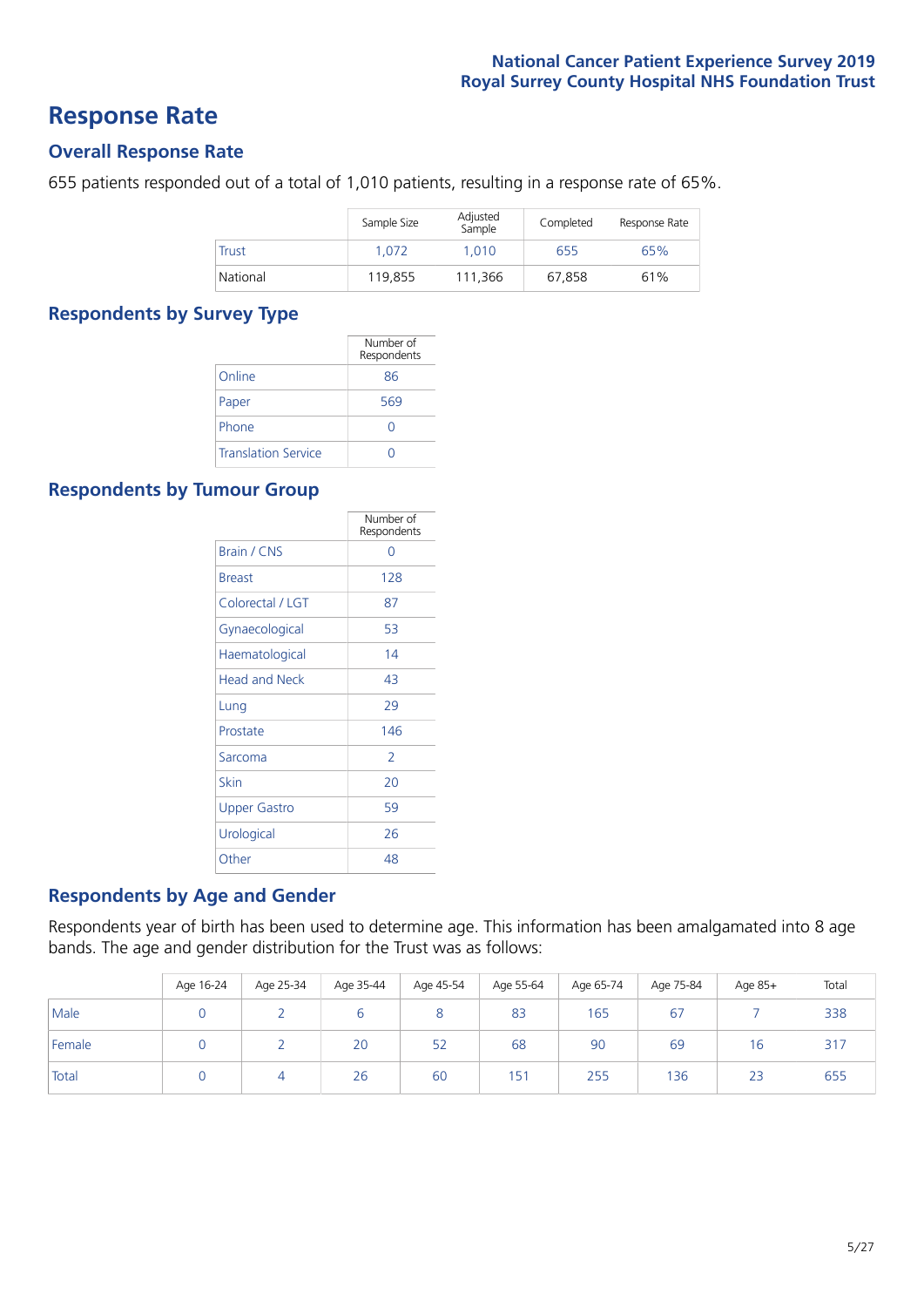# **Expected Range Charts**

| Lower Expected Range<br>Average                                                                                                                                                                                                                                                                                                                                                                                                                                                                                             |    |     | Upper Expected Range |     |     |     | Case Mix Adjusted Score |                   |                   |                   |                 |
|-----------------------------------------------------------------------------------------------------------------------------------------------------------------------------------------------------------------------------------------------------------------------------------------------------------------------------------------------------------------------------------------------------------------------------------------------------------------------------------------------------------------------------|----|-----|----------------------|-----|-----|-----|-------------------------|-------------------|-------------------|-------------------|-----------------|
| <b>SEEING YOUR GP</b><br>Q1. Saw GP once or twice before being told they needed to go to<br>hospital<br>Q2. Patient thought they were seen as soon as necessary                                                                                                                                                                                                                                                                                                                                                             | 0% | 10% | 20%                  | 30% | 40% | 50% | 60%                     | 70%               | 80%<br>79%<br>83% |                   | 90% 100%        |
| <b>DIAGNOSTIC TESTS</b><br>Q5. Received all the information needed about the test<br>Q6. The length of time waiting for the test to be done was about<br>right<br>Q7. Test results explained in completely understandable way                                                                                                                                                                                                                                                                                               | 0% | 10% | 20%                  | 30% | 40% | 50% | 60%                     | 70%               | 80%<br>81%        | 88%               | 90% 100%<br>96% |
| <b>FINDING OUT WHAT WAS WRONG WITH YOU</b><br>Q10. Patient told they could bring a family member or friend when<br>first told they had cancer<br>Q11. Patient felt they were told sensitively that they had cancer<br>Q12. Patient completely understood the explanation of what was<br>wrong<br>Q13. Patient given easy to understand written information about<br>the type of cancer they had                                                                                                                             | 0% | 10% | 20%                  | 30% | 40% | 50% | 60%                     | 70%<br>73%        | 80%<br>76%<br>76% | 86%               | 90% 100%        |
| <b>DECIDING THE BEST TREATMENT FOR YOU</b><br>Q14. Patient felt that treatment options were completely explained<br>Q15. Patient felt possible side effects were definitely explained in<br>an understandable way<br>Q16. Patient definitely given practical advice and support in dealing<br>with side effects of treatment<br>Q17. Patient definitely told about side effects that could affect<br>them in the future<br>Q18. Patient definitely involved as much as they wanted in<br>decisions about care and treatment | 0% | 10% | 20%                  | 30% | 40% | 50% | 60%<br>57%              | 70%<br>73%<br>69% | 80%<br>82%        | 85%               | 90% 100%        |
| <b>CLINICAL NURSE SPECIALIST (CNS)</b><br>Q19. Patient given the name of a CNS who would support them<br>through their treatment<br>Q20. Patient found it very or quite easy to contact their CNS<br>Q21. Patient got understandable answers to important questions<br>all or most of the time                                                                                                                                                                                                                              | 0% | 10% | 20%                  | 30% | 40% | 50% | 60%                     | 70%               | 80%               | 94%<br>87%<br>89% | 90% 100%        |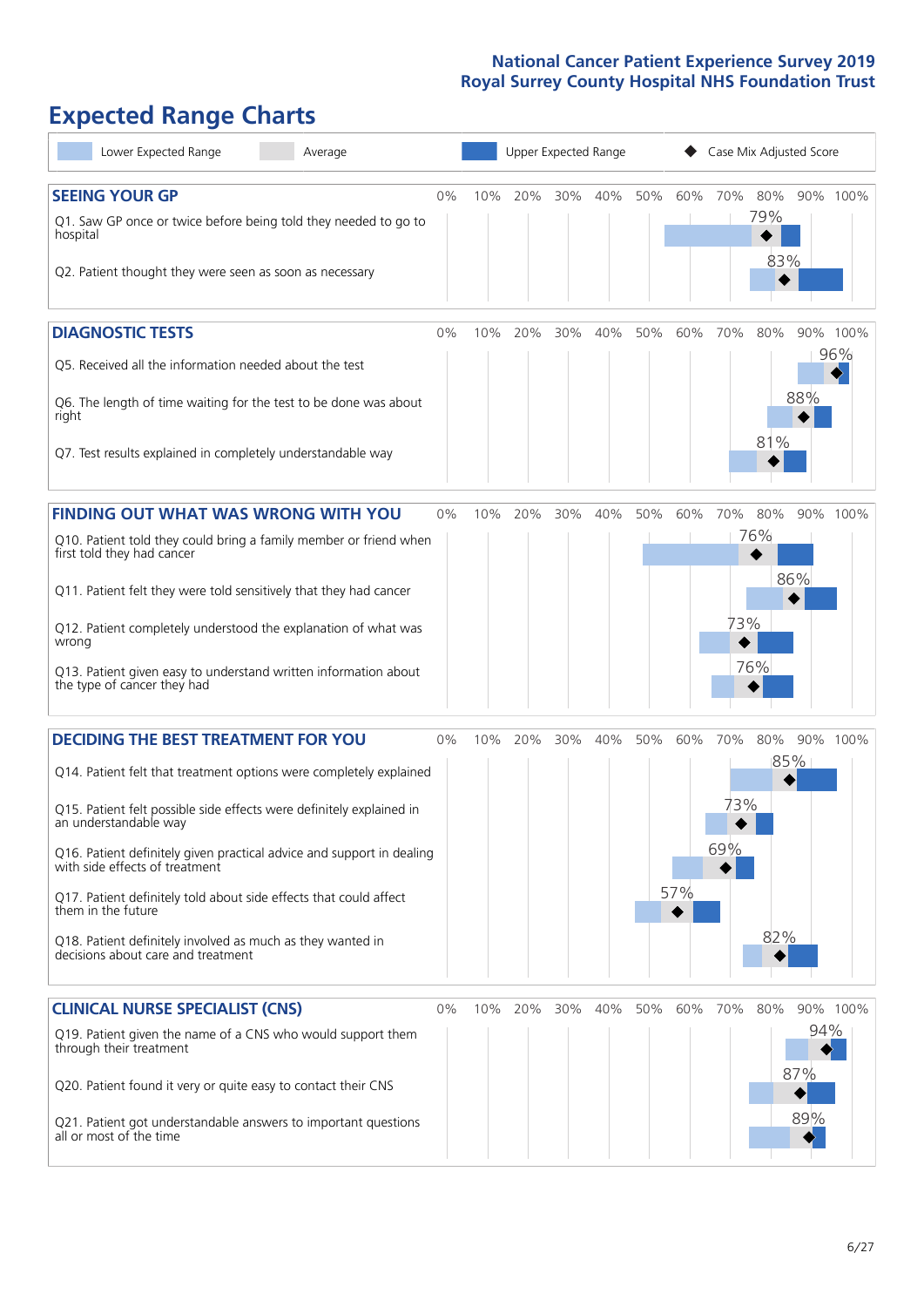# **Expected Range Charts**

| Lower Expected Range<br>Average                                                                                                                                                                                                                               |    | Upper Expected Range |     |     |     |     |     | Case Mix Adjusted Score |                   |          |  |
|---------------------------------------------------------------------------------------------------------------------------------------------------------------------------------------------------------------------------------------------------------------|----|----------------------|-----|-----|-----|-----|-----|-------------------------|-------------------|----------|--|
| <b>SUPPORT FOR PEOPLE WITH CANCER</b><br>Q22. Hospital staff gave information about support or self-help<br>groups for people with cancer<br>Q23. Hospital staff discussed or gave information about the impact<br>cancer could have on day to day activities | 0% | 10%                  | 20% | 30% | 40% | 50% | 60% | 70%                     | 80%<br>88%<br>85% | 90% 100% |  |
| Q24. Hospital staff gave information on getting financial help or<br>possible benefits<br>Q25. Hospital staff told patient they could get free prescriptions                                                                                                  |    |                      |     |     |     | 53% |     |                         | 82%               |          |  |
| <b>OPERATIONS</b>                                                                                                                                                                                                                                             | 0% | 10%                  | 20% | 30% | 40% | 50% | 60% | 70%                     | 80%               | 90% 100% |  |
| Q27. Beforehand, patient had all the information needed about the<br>operation<br>Q28. Afterwards, staff completely explained how operation had<br>gone in understandable way                                                                                 |    |                      |     |     |     |     |     |                         | 81%               | 97%      |  |
| <b>HOSPITAL CARE AS AN INPATIENT</b>                                                                                                                                                                                                                          | 0% | 10%                  | 20% | 30% | 40% | 50% | 60% | 70%                     | 80%               | 90% 100% |  |
| Q30. Hospital staff didn't talk in front of patient as if patient wasn't<br>there<br>Q31. Patient had confidence and trust in all doctors treating them                                                                                                       |    |                      |     |     |     |     |     |                         | 86%<br>85%        |          |  |
| Q32. Patient's family or someone close definitely felt able to talk to<br>a doctor                                                                                                                                                                            |    |                      |     |     |     |     |     | 74%                     |                   |          |  |
| Q33. Patient had confidence and trust in all the ward nurses<br>treating them                                                                                                                                                                                 |    |                      |     |     |     |     |     |                         | 75%               |          |  |
| Q34. Patient thought there were always or nearly always enough<br>nurses on duty to care for them                                                                                                                                                             |    |                      |     |     |     |     |     | 72%                     |                   |          |  |
| Q35. All hospital staff asked patient what name they prefer to be<br>called by                                                                                                                                                                                |    |                      |     |     |     |     |     | 71%                     |                   |          |  |
| Q36. Patient always given enough privacy when discussing<br>condition or treatment                                                                                                                                                                            |    |                      |     |     |     |     |     |                         | 84%               |          |  |
| Q37. Patient definitely found hospital staff to discuss worries or<br>fears during their inpatient visit                                                                                                                                                      |    |                      |     |     |     |     | 56% |                         |                   |          |  |
| Q38. Hospital staff definitely did everything they could to help<br>control pain                                                                                                                                                                              |    |                      |     |     |     |     |     |                         | 85%               |          |  |
| Q39. Patient always felt they were treated with respect and dignity<br>while in hospital                                                                                                                                                                      |    |                      |     |     |     |     |     |                         | 90%               |          |  |
| Q40. Patient given clear written information about what should or<br>should not do after leaving hospital                                                                                                                                                     |    |                      |     |     |     |     |     |                         | 86%               |          |  |
| Q41. Hospital staff told patient who to contact if worried about<br>condition or treatment after leaving hospital                                                                                                                                             |    |                      |     |     |     |     |     |                         |                   | 95%      |  |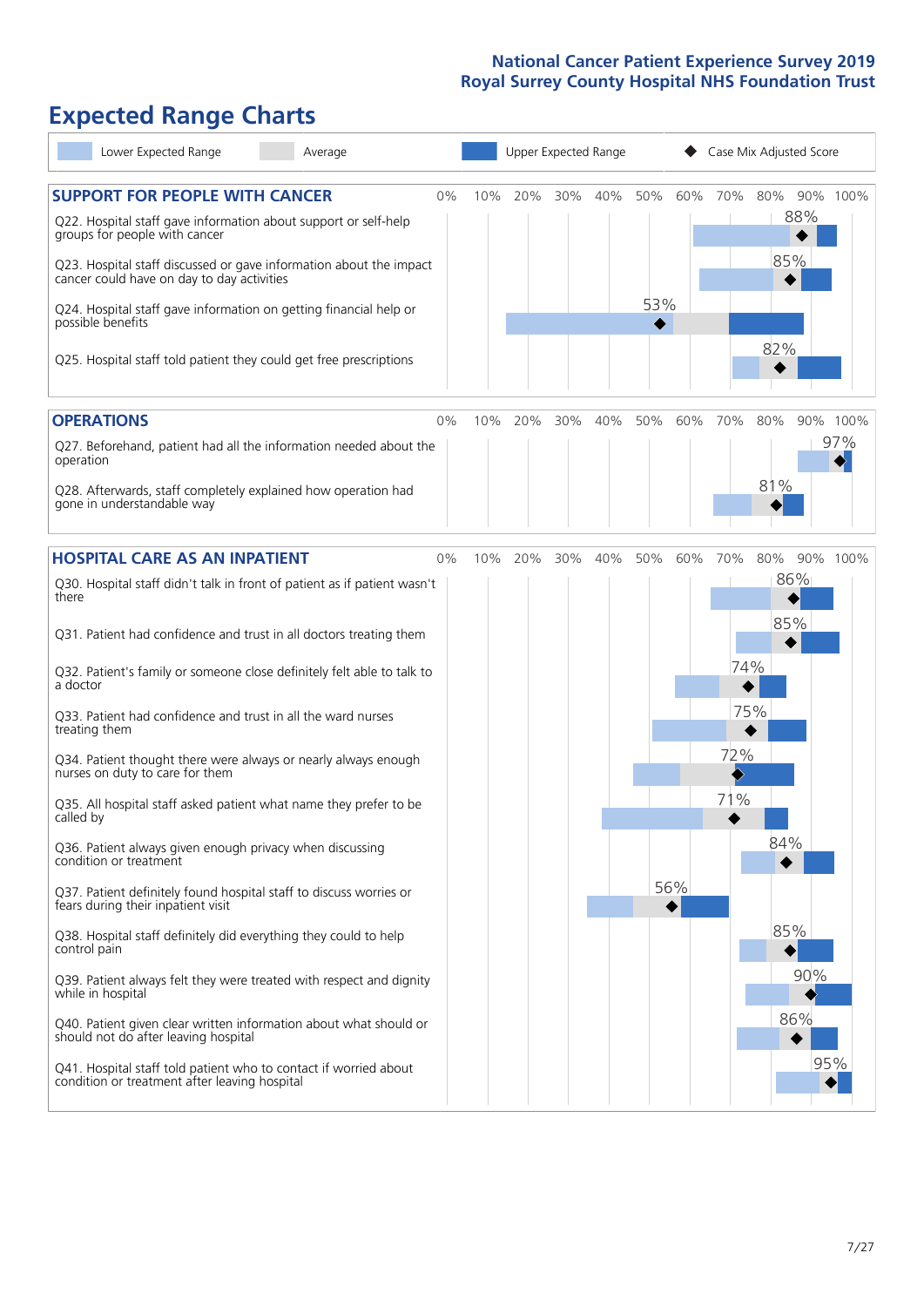# **Expected Range Charts**

| Lower Expected Range<br>Average                                                                                                                                                |                |     |     |     | Upper Expected Range |     |     | Case Mix Adjusted Score |     |          |          |  |  |
|--------------------------------------------------------------------------------------------------------------------------------------------------------------------------------|----------------|-----|-----|-----|----------------------|-----|-----|-------------------------|-----|----------|----------|--|--|
| <b>HOSPITAL CARE AS A DAY PATIENT / OUTPATIENT 0%</b><br>Q43. Patient definitely found hospital staff to discuss worries or<br>fears during their outpatient or day case visit |                | 10% | 20% | 30% | 40%                  | 50% | 60% | 70%<br>71%              | 80% | 90% 100% |          |  |  |
| Q44. Cancer doctor had the right documents at patient's last<br>outpatient appointment                                                                                         |                |     |     |     |                      |     |     |                         |     | 95%      |          |  |  |
| Q46. Beforehand patient completely had all information needed<br>about radiotherapy treatment                                                                                  |                |     |     |     |                      |     |     |                         | 85% |          |          |  |  |
| Q47. Patient completely given understandable information about<br>whether radiotherapy was working                                                                             |                |     |     |     |                      |     | 64% |                         |     |          |          |  |  |
| Q49. Beforehand patient completely had all information needed<br>about chemotherapy treatment                                                                                  |                |     |     |     |                      |     |     |                         | 81% |          |          |  |  |
| Q50. Patient given enough information about whether<br>chemotherapy was working in a completely understandable way                                                             |                |     |     |     |                      |     | 64% |                         |     |          |          |  |  |
| <b>HOME CARE AND SUPPORT</b>                                                                                                                                                   | 0%             | 10% | 20% | 30% | 40%                  | 50% | 60% | 70%                     | 80% |          | 90% 100% |  |  |
| Q51. Hospital staff definitely gave family or someone close all the<br>information needed to help care at home                                                                 |                |     |     |     |                      |     | 61% |                         |     |          |          |  |  |
| Q52. Patient definitely given enough support from health or social<br>services during treatment                                                                                |                |     |     |     |                      |     | 56% |                         |     |          |          |  |  |
| Q53. Patient definitely given enough support from health or social<br>services after treatment                                                                                 |                |     |     |     |                      | 48% |     |                         |     |          |          |  |  |
| <b>CARE FROM YOUR GENERAL PRACTICE</b>                                                                                                                                         | 0%             | 10% | 20% | 30% | 40%                  | 50% | 60% | 70%                     | 80% | 90% 100% |          |  |  |
| Q54. GP given enough information about patient's condition and<br>treatment                                                                                                    |                |     |     |     |                      |     |     |                         |     |          | 96%      |  |  |
| Q55. General practice staff definitely did everything they could to<br>support patient during treatment                                                                        |                |     |     |     |                      |     | 61% |                         |     |          |          |  |  |
| <b>YOUR OVERALL NHS CARE</b>                                                                                                                                                   | $0\%$          | 10% | 20% | 30% | 40%                  | 50% | 60% | 70%                     | 80% | 90% 100% |          |  |  |
| Q56. Different people treating and caring for patient always work<br>well together to give best possible care                                                                  |                |     |     |     |                      |     |     |                         | 74% |          |          |  |  |
| Q57. Patient given a care plan                                                                                                                                                 |                |     |     |     | 37%                  |     |     |                         |     |          |          |  |  |
| Q58. Overall the administration of care was good or very good                                                                                                                  |                |     |     |     |                      |     |     |                         |     | 90%      |          |  |  |
| Q59. Patient felt length of time for attending clinics and<br>appointments for cancer was about right                                                                          |                |     |     |     |                      |     |     | 74%                     |     |          |          |  |  |
| Q60. Someone discussed with patient whether they would like to<br>take part in cancer research                                                                                 |                |     |     | 28% |                      |     |     |                         |     |          |          |  |  |
|                                                                                                                                                                                | $\overline{0}$ | -1  | 2   | 3   | 4                    | 5   | 6   | 7                       | 8   | 9        | 10       |  |  |
| Q61. Patient's average rating of care scored from very poor to very<br>good                                                                                                    |                |     |     |     |                      |     |     |                         |     | 8.9      |          |  |  |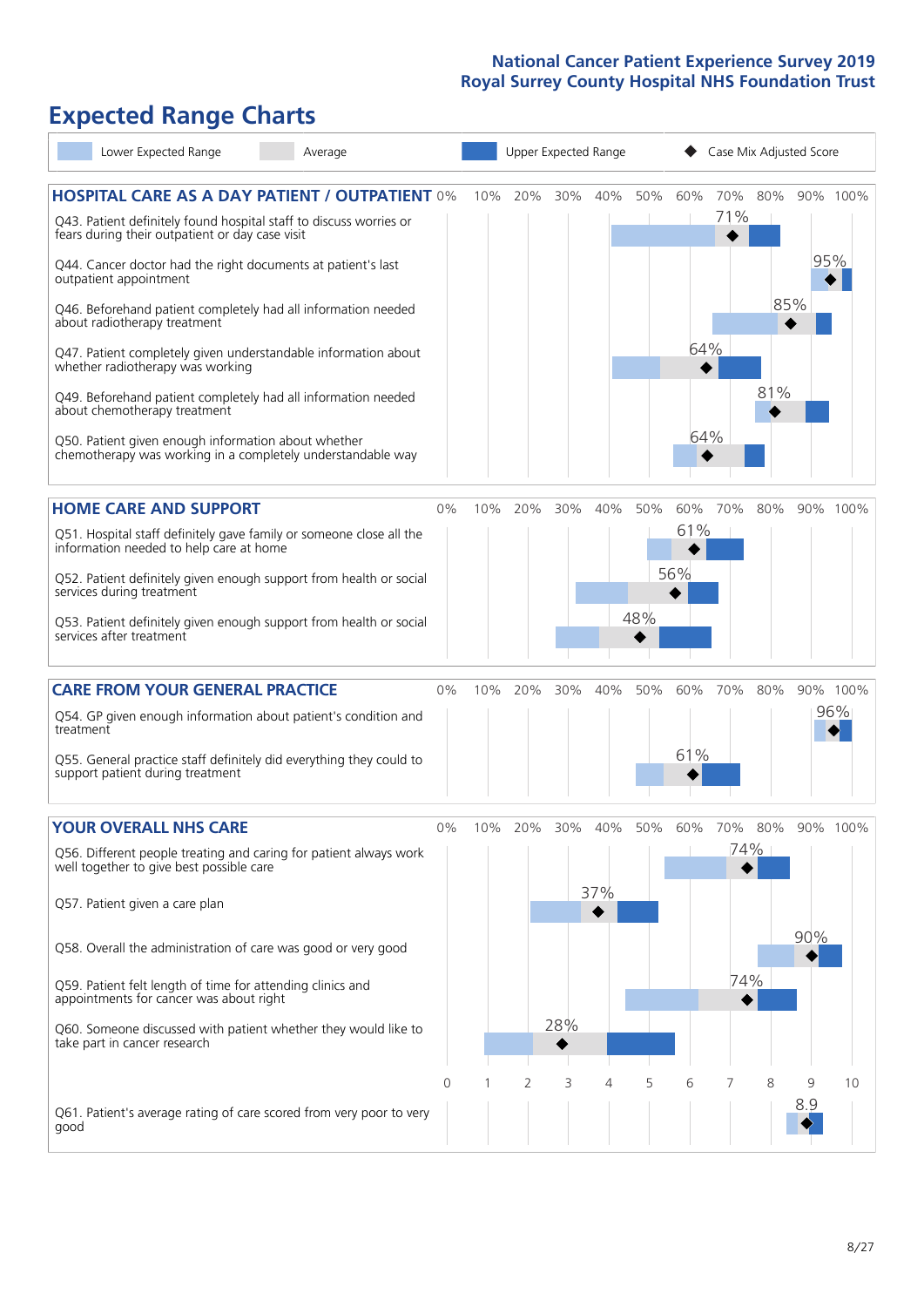# **Comparability Tables**

\* Indicates where a score has been suppressed because there are less than 21 responses.

\*\* No score available for 2018.

or  $\blacktriangledown$  $\blacktriangle$ 

Change 2018-2019: Indicates where 2019 score is significantly higher or lower than 2018 score Change Overall: Indicates significant change overall (2015, 2016, 2017, 2018 and 2019).

Adjusted Score below Lower Expected Range Adjusted Score between Upper and Lower Expected Ranges Adjusted Score above Upper Expected Range

|                                                                                                                  |           |               | Unadjusted Scores |               |                            |                   |               | Case Mix Adjusted Scores            |                |                   |
|------------------------------------------------------------------------------------------------------------------|-----------|---------------|-------------------|---------------|----------------------------|-------------------|---------------|-------------------------------------|----------------|-------------------|
|                                                                                                                  | 2018<br>n | 2018<br>Score | 2019<br>n         | 2019<br>Score | Change<br>$2018 -$<br>2019 | Change<br>Overall | 2019<br>Score | Lower<br>Expected Expected<br>Range | Upper<br>Range | National<br>Score |
| <b>SEEING YOUR GP</b>                                                                                            |           |               |                   |               |                            |                   |               |                                     |                |                   |
| Q1. Saw GP once or twice before being told they needed to go<br>to hospital                                      | 470       | 83%           | 501               | 80%           |                            |                   | 79%           | 75%                                 | 82%            | 79%               |
| Q2. Patient thought they were seen as soon as necessary                                                          | 608       | 85%           | 644               | 83%           |                            |                   | 83%           | 81%                                 | 87%            | 84%               |
|                                                                                                                  |           |               |                   |               |                            |                   |               |                                     |                |                   |
| <b>DIAGNOSTIC TESTS</b>                                                                                          |           |               |                   |               |                            |                   |               |                                     |                |                   |
| Q5. Received all the information needed about the test                                                           | $**$      | $* *$         | 568               | 96%           |                            |                   | 96%           | 93%                                 | 97%            | 95%               |
| www.communication.com/communication.com/communication.com/communication.com/communication.com/communication.com/ |           |               |                   |               |                            |                   |               |                                     |                |                   |

| Q6. The length of time waiting for the test to be done was<br>about right | 543 | 85% | 573 | 87% |  | 88% | 85% | 91% | 88% |
|---------------------------------------------------------------------------|-----|-----|-----|-----|--|-----|-----|-----|-----|
| Q7. Test results explained in completely understandable way               | 547 | 80% | 573 | 81% |  | 81% | 77% | 83% | 80% |

| <b>FINDING OUT WHAT WAS WRONG WITH YOU</b>                                                      |     |     |     |     |  |     |     |     |     |
|-------------------------------------------------------------------------------------------------|-----|-----|-----|-----|--|-----|-----|-----|-----|
| Q10. Patient told they could bring a family member or friend<br>when first told they had cancer | 555 | 77% | 594 | 76% |  | 76% | 72% | 82% | 77% |
| Q11. Patient felt they were told sensitively that they had cancer                               | 610 | 90% | 649 | 85% |  | 86% | 83% | 88% | 86% |
| Q12. Patient completely understood the explanation of what<br>was wrong                         | 613 | 78% | 651 | 76% |  | 73% | 70% | 77% | 73% |
| Q13. Patient given easy to understand written information<br>about the type of cancer they had  | 532 | 78% | 584 | 76% |  | 76% | 71% | 78% | 74% |

| <b>DECIDING THE BEST TREATMENT FOR YOU</b>                                                              |      |     |     |     |  |     |     |     |     |
|---------------------------------------------------------------------------------------------------------|------|-----|-----|-----|--|-----|-----|-----|-----|
| Q14. Patient felt that treatment options were completely<br>explained                                   | 561  | 83% | 573 | 85% |  | 85% | 80% | 87% | 83% |
| Q15. Patient felt possible side effects were definitely explained<br>in an understandable way           | 595  | 73% | 627 | 73% |  | 73% | 69% | 76% | 73% |
| Q16. Patient definitely given practical advice and support in<br>dealing with side effects of treatment | 592  | 67% | 629 | 69% |  | 69% | 63% | 71% | 67% |
| Q17. Patient definitely told about side effects that could affect<br>them in the future                 | 561  | 59% | 598 | 58% |  | 57% | 53% | 61% | 57% |
| Q18. Patient definitely involved as much as they wanted in<br>decisions about care and treatment        | $**$ | **  | 645 | 83% |  | 82% | 78% | 84% | 81% |

| <b>CLINICAL NURSE SPECIALIST (CNS)</b>                                                    |     |     |     |        |  |     |     |     |     |
|-------------------------------------------------------------------------------------------|-----|-----|-----|--------|--|-----|-----|-----|-----|
| Q19. Patient given the name of a CNS who would support them<br>through their treatment    | 598 | 92% | 627 | 94%    |  | 94% | 89% | 95% | 92% |
| Q20. Patient found it very or quite easy to contact their CNS                             | 505 | 87% | 555 | 87%    |  | 87% | 81% | 89% | 85% |
| Q21. Patient got understandable answers to important<br>questions all or most of the time | 484 | 90% | 535 | $90\%$ |  | 89% | 85% | 90% | 87% |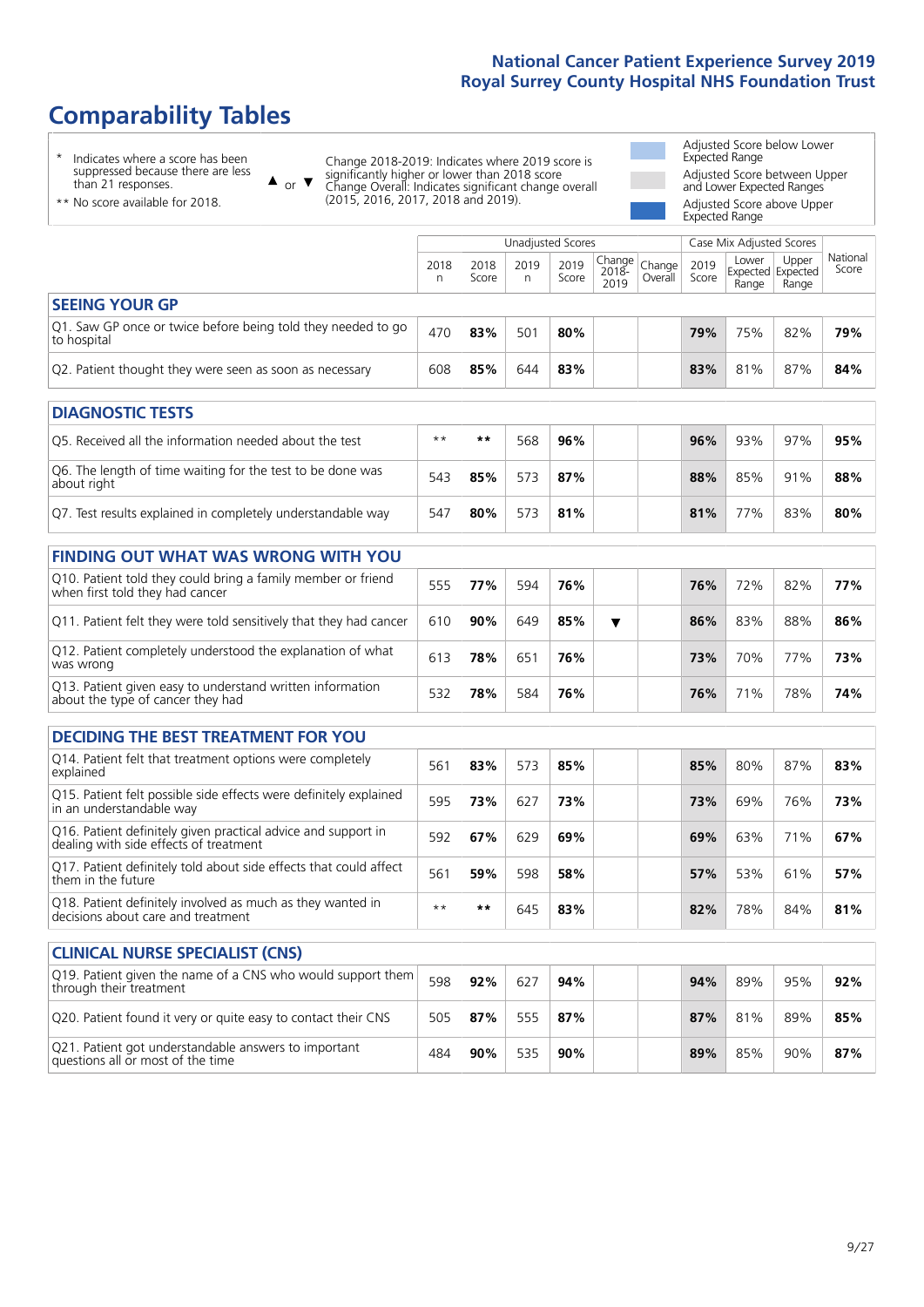# **Comparability Tables**

\* Indicates where a score has been suppressed because there are less than 21 responses.

\*\* No score available for 2018.

 $\triangle$  or  $\nabla$ 

Change 2018-2019: Indicates where 2019 score is significantly higher or lower than 2018 score Change Overall: Indicates significant change overall (2015, 2016, 2017, 2018 and 2019).

Adjusted Score below Lower Expected Range Adjusted Score between Upper and Lower Expected Ranges Adjusted Score above Upper Expected Range

|                                                                                                                   |              |               | <b>Unadjusted Scores</b> |               |                            |                   |               | Case Mix Adjusted Scores            |                |                   |
|-------------------------------------------------------------------------------------------------------------------|--------------|---------------|--------------------------|---------------|----------------------------|-------------------|---------------|-------------------------------------|----------------|-------------------|
|                                                                                                                   | 2018<br>n    | 2018<br>Score | 2019<br>$\mathsf{n}$     | 2019<br>Score | Change<br>$2018 -$<br>2019 | Change<br>Overall | 2019<br>Score | Lower<br>Expected Expected<br>Range | Upper<br>Range | National<br>Score |
| <b>SUPPORT FOR PEOPLE WITH CANCER</b>                                                                             |              |               |                          |               |                            |                   |               |                                     |                |                   |
| Q22. Hospital staff gave information about support or self-help<br>groups for people with cancer                  | 435          | 86%           | 496                      | 89%           |                            | ▲                 | 88%           | 85%                                 | 91%            | 88%               |
| Q23. Hospital staff discussed or gave information about the<br>impact cancer could have on day to day activities  | 409          | 88%           | 441                      | 85%           |                            | ▲                 | 85%           | 81%                                 | 87%            | 84%               |
| Q24. Hospital staff gave information on getting financial help or<br>possible benefits                            | 234          | 46%           | 259                      | 53%           |                            |                   | 53%           | 56%                                 | 70%            | 63%               |
| Q25. Hospital staff told patient they could get free prescriptions                                                | 246          | 79%           | 281                      | 81%           |                            |                   | 82%           | 77%                                 | 87%            | 82%               |
| <b>OPERATIONS</b>                                                                                                 |              |               |                          |               |                            |                   |               |                                     |                |                   |
| Q27. Beforehand, patient had all the information needed about<br>the operation                                    | 442          | 96%           | 420                      | 97%           |                            |                   | 97%           | 94%                                 | 98%            | 96%               |
| Q28. Afterwards, staff completely explained how operation had<br>gone in understandable way                       | 442          | 79%           | 418                      | 81%           |                            |                   | 81%           | 75%                                 | 83%            | 79%               |
| <b>HOSPITAL CARE AS AN INPATIENT</b>                                                                              |              |               |                          |               |                            |                   |               |                                     |                |                   |
| Q30. Hospital staff didn't talk in front of patient as if patient<br>wasn't there                                 | $\star\star$ | **            | 396                      | 87%           |                            |                   | 86%           | 80%                                 | 87%            | 84%               |
| Q31. Patient had confidence and trust in all doctors treating<br>them                                             | $**$         | $***$         | 396                      | 86%           |                            |                   | 85%           | 80%                                 | 87%            | 84%               |
| Q32. Patient's family or someone close definitely felt able to talk<br>to a doctor                                | $* *$        | $***$         | 312                      | 74%           |                            |                   | 74%           | 67%                                 | 77%            | 72%               |
| O33. Patient had confidence and trust in all the ward nurses<br>treating them                                     | $**$         | $***$         | 395                      | 75%           |                            |                   | 75%           | 69%                                 | 79%            | 74%               |
| Q34. Patient thought there were always or nearly always<br>enough nurses on duty to care for them                 | $\star\star$ | $***$         | 391                      | 73%           |                            |                   | 72%           | 58%                                 | 71%            | 64%               |
| Q35. All hospital staff asked patient what name they prefer to<br>be called by                                    | $* *$        | $***$         | 392                      | 70%           |                            |                   | 71%           | 63%                                 | 78%            | 71%               |
| Q36. Patient always given enough privacy when discussing<br>condition or treatment                                | $* *$        | $***$         | 392                      | 84%           |                            |                   | 84%           | 81%                                 | 88%            | 85%               |
| Q37. Patient definitely found hospital staff to discuss worries or<br>fears during their inpatient visit          | $* *$        | $***$         | 277                      | 55%           |                            |                   | 56%           | 46%                                 | 58%            | 52%               |
| Q38. Hospital staff definitely did everything they could to help<br>control pain                                  | $* *$        | $***$         | 353                      | 85%           |                            |                   | 85%           | 79%                                 | 87%            | 83%               |
| Q39. Patient always felt they were treated with respect and<br>dignity while in hospital                          | $***$        | $***$         | 395                      | 90%           |                            |                   | 90%           | 85%                                 | 91%            | 88%               |
| Q40. Patient given clear written information about what should<br>or should not do after leaving hospital         | $* *$        | $***$         | 383                      | 87%           |                            |                   | 86%           | 82%                                 | 90%            | 86%               |
| Q41. Hospital staff told patient who to contact if worried about<br>condition or treatment after leaving hospital | $**$         | **            | 381                      | 95%           |                            |                   | 95%           | 92%                                 | 97%            | 94%               |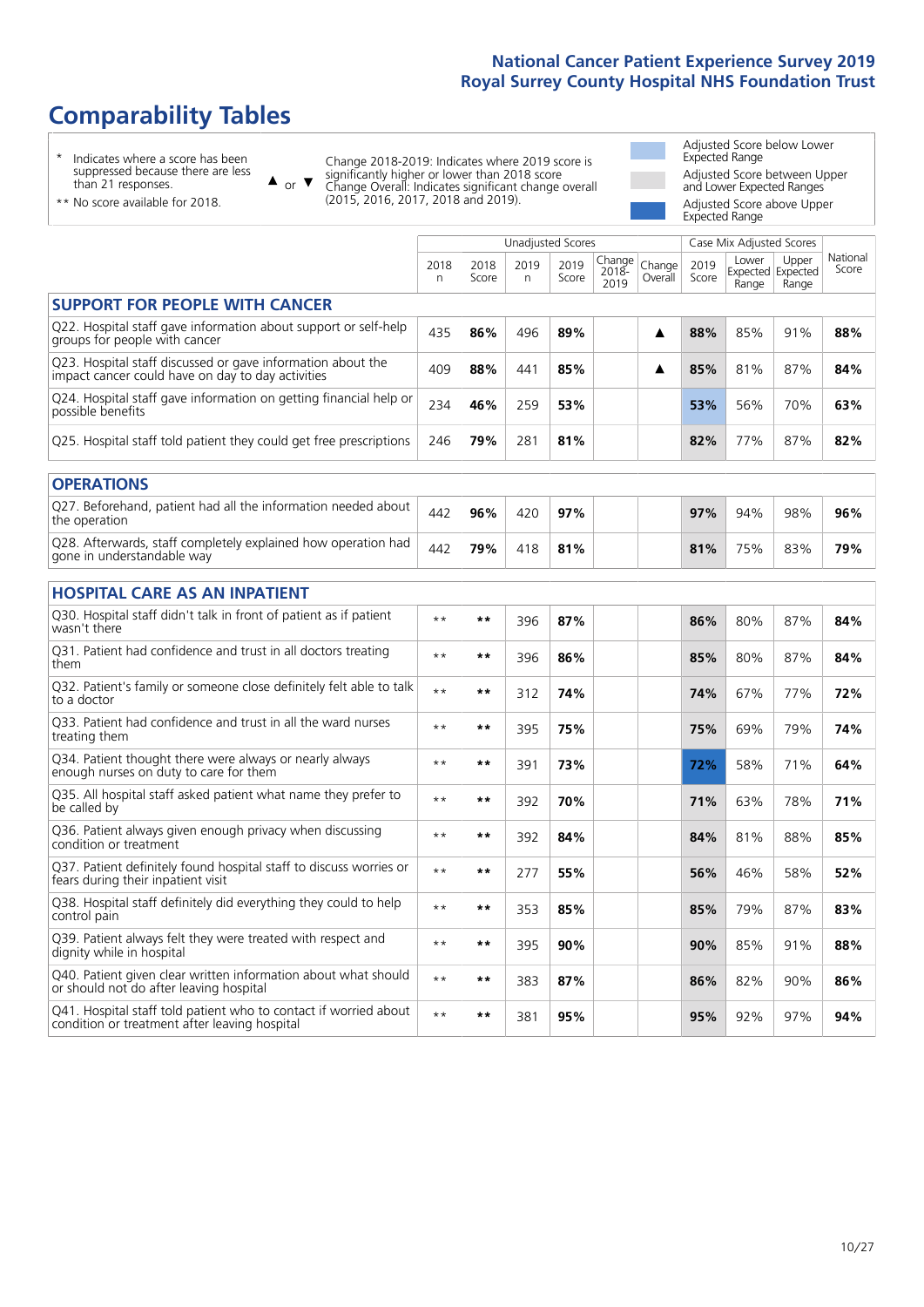# **Comparability Tables**

\* Indicates where a score has been suppressed because there are less than 21 responses.

\*\* No score available for 2018.

or  $\blacktriangledown$  $\blacktriangle$ 

Change 2018-2019: Indicates where 2019 score is significantly higher or lower than 2018 score Change Overall: Indicates significant change overall (2015, 2016, 2017, 2018 and 2019).

Adjusted Score below Lower Expected Range Adjusted Score between Upper and Lower Expected Ranges Adjusted Score above Upper Expected Range

|                                                                                                                       |              |               |           | <b>Unadjusted Scores</b> |                         |                   |               | Case Mix Adjusted Scores |                                     |                   |
|-----------------------------------------------------------------------------------------------------------------------|--------------|---------------|-----------|--------------------------|-------------------------|-------------------|---------------|--------------------------|-------------------------------------|-------------------|
|                                                                                                                       | 2018<br>n.   | 2018<br>Score | 2019<br>n | 2019<br>Score            | Change<br>2018-<br>2019 | Change<br>Overall | 2019<br>Score | Lower<br>Range           | Upper<br>Expected Expected<br>Range | National<br>Score |
| <b>HOSPITAL CARE AS A DAY PATIENT / OUTPATIENT</b>                                                                    |              |               |           |                          |                         |                   |               |                          |                                     |                   |
| Q43. Patient definitely found hospital staff to discuss worries or<br>fears during their outpatient or day case visit | 421          | 72%           | 458       | 71%                      |                         |                   | 71%           | 66%                      | 75%                                 | 71%               |
| Q44. Cancer doctor had the right documents at patient's last<br>outpatient appointment                                | 523          | 93%           | 548       | 95%                      |                         |                   | 95%           | 94%                      | 98%                                 | 96%               |
| Q46. Beforehand patient completely had all information needed<br>about radiotherapy treatment                         | 163          | 87%           | 205       | 85%                      |                         |                   | 85%           | 82%                      | 91%                                 | 86%               |
| Q47. Patient completely given understandable information<br>about whether radiotherapy was working                    | 137          | 64%           | 179       | 63%                      |                         |                   | 64%           | 53%                      | 67%                                 | 60%               |
| Q49. Beforehand patient completely had all information needed<br>about chemotherapy treatment                         | 243          | 83%           | 269       | 81%                      |                         |                   | 81%           | 80%                      | 89%                                 | 84%               |
| Q50. Patient given enough information about whether<br>chemotherapy was working in a completely understandable way    | 213          | 63%           | 247       | 61%                      |                         |                   | 64%           | 62%                      | 73%                                 | 68%               |
| <b>HOME CARE AND SUPPORT</b>                                                                                          |              |               |           |                          |                         |                   |               |                          |                                     |                   |
| Q51. Hospital staff definitely gave family or someone close all<br>the information needed to help care at home        | 479          | 62%           | 507       | 61%                      |                         |                   | 61%           | 55%                      | 64%                                 | 60%               |
| Q52. Patient definitely given enough support from health or<br>social services during treatment                       | 281          | 56%           | 317       | 57%                      |                         |                   | 56%           | 45%                      | 60%                                 | 52%               |
| Q53. Patient definitely given enough support from health or<br>social services after treatment                        | 161          | 41%           | 196       | 49%                      |                         |                   | 48%           | 38%                      | 52%                                 | 45%               |
| CARE FROM YOUR GENERAL PRACTICE                                                                                       |              |               |           |                          |                         |                   |               |                          |                                     |                   |
| Q54. GP given enough information about patient's condition<br>and treatment                                           | 550          | 96%           | 576       | 96%                      |                         |                   | 96%           | 93%                      | 97%                                 | 95%               |
| Q55. General practice staff definitely did everything they could<br>to support patient during treatment               | 410          | 57%           | 422       | 62%                      |                         |                   | 61%           | 54%                      | 63%                                 | 58%               |
| <b>YOUR OVERALL NHS CARE</b>                                                                                          |              |               |           |                          |                         |                   |               |                          |                                     |                   |
|                                                                                                                       |              |               |           |                          |                         |                   |               |                          |                                     |                   |
| Q56. Different people treating and caring for patient always<br>work well together to give best possible care         | $\star\star$ | **            | 629       | 73%                      |                         |                   | 74%           | 69%                      | 77%                                 | 73%               |
| Q57. Patient given a care plan                                                                                        | 480          | 29%           | 481       | 36%                      |                         |                   | 37%           | 33%                      | 42%                                 | 38%               |
| Q58. Overall the administration of care was good or very good                                                         | 607          | 87%           | 648       | 89%                      |                         |                   | 90%           | 86%                      | 92%                                 | 89%               |
| Q59. Patient felt length of time for attending clinics and<br>appointments for cancer was about right                 | 605          | 66%           | 637       | 75%                      | ▲                       | ▲                 | 74%           | 62%                      | 77%                                 | 69%               |
| Q60. Someone discussed with patient whether they would like<br>to take part in cancer research                        | 584          | 32%           | 617       | 28%                      |                         | ▲                 | 28%           | 21%                      | 39%                                 | 30%               |
| Q61. Patient's average rating of care scored from very poor to<br>very good                                           | 605          | 8.8           | 638       | 8.9                      |                         |                   | 8.9           | 8.7                      | 8.9                                 | 8.8               |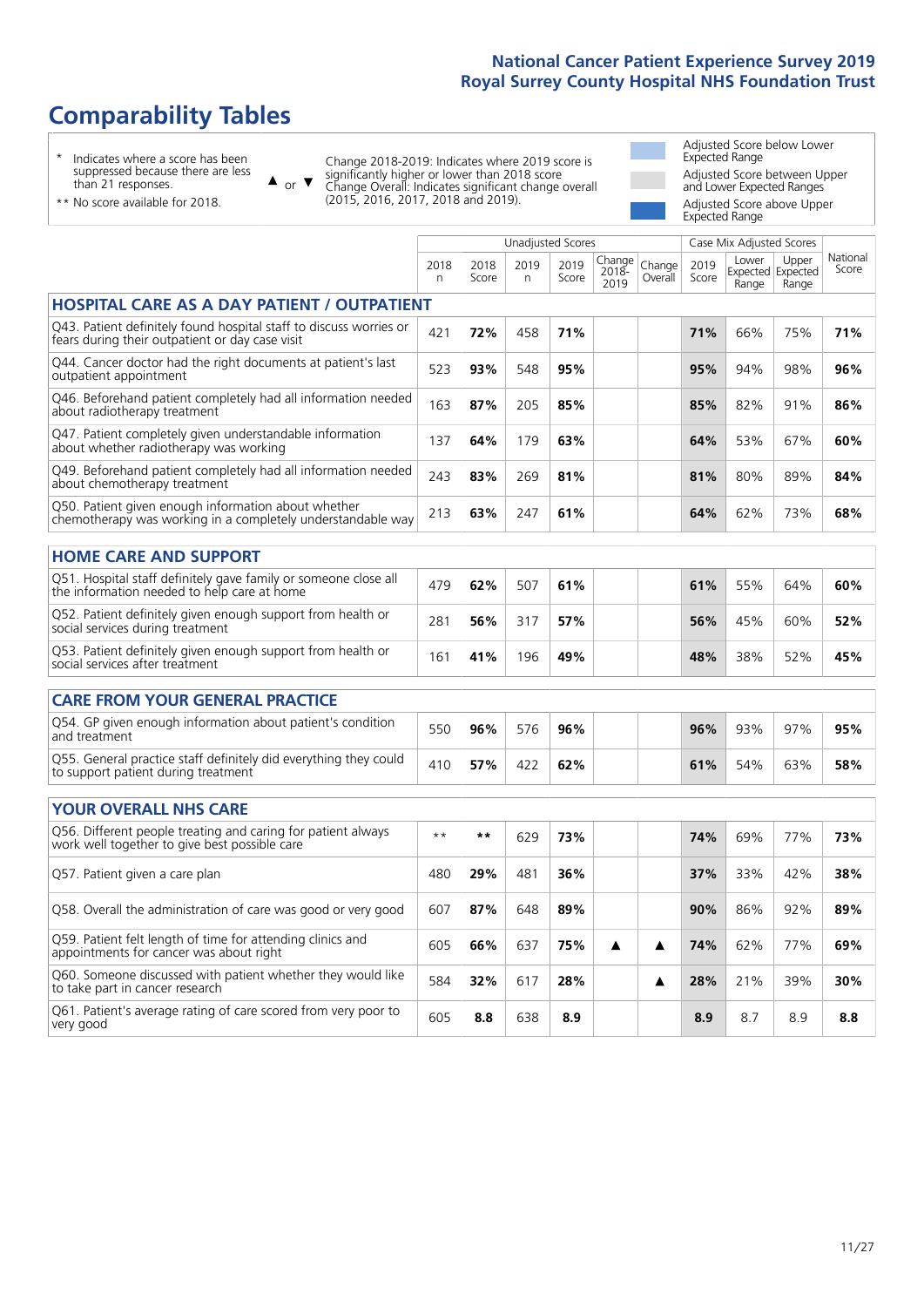# **Tumour Type Tables**

- \* Indicates where a score has been suppressed because there are less than 21 responses.
- n.a. Indicates that there were no respondents for that tumour group.

| <b>SEEING YOUR GP</b>                           |              |              |         |                   |                |                |                  |             | Tumour Group |                                                     |         |                 |                                  |       |                |
|-------------------------------------------------|--------------|--------------|---------|-------------------|----------------|----------------|------------------|-------------|--------------|-----------------------------------------------------|---------|-----------------|----------------------------------|-------|----------------|
|                                                 |              | Brain<br>CNS | Breast  | Colorectal<br>LGT | Gynaecological | Haematological | Head and<br>Neck | Lung        | Prostate     | Sarcoma                                             | Skin    | Upper<br>Gastro | $\overline{\sigma}$<br>Jrologica | Other | All<br>Cancers |
| Q1. Saw GP once or twice before being told they | <b>Trust</b> | n.a.         | 93% 67% |                   | 79%            | $\star$        |                  |             | 81% 69% 86%  | $\star$                                             |         |                 | 78% 81% 72% 80%                  |       |                |
| needed to go to hospital                        | National 59% |              |         |                   |                |                |                  |             |              | 94% 75% 77% 67% 79% 71% 82% 71% 90%                 |         |                 | 74%   83%   74%   79%            |       |                |
| Q2. Patient thought they were seen as soon as   | Trust        | n.a.         |         | 90% 75% 85%       |                | $\star$        |                  | 84% 69% 92% |              | $\star$                                             | $\star$ |                 | 72% 69% 79% 83%                  |       |                |
| necessary                                       | National l   | 79%          |         |                   |                |                |                  |             |              | 89% 83% 81% 82% 81% 84% 86% 69% 85% 79% 85% 79% 84% |         |                 |                                  |       |                |

#### **DIAGNOSTIC TESTS** Tumour Group

|                                                   |                                                                  | Brain | <b>Breast</b> | olorectal<br>LGT<br>Ü | Gynaecological | Haematological | Head and<br>Neck | Lung        | Prostate | Sarcoma | Skin | Upper<br>Gastro | Irological      | Other | All<br>Cancers |
|---------------------------------------------------|------------------------------------------------------------------|-------|---------------|-----------------------|----------------|----------------|------------------|-------------|----------|---------|------|-----------------|-----------------|-------|----------------|
| Q5. Received all the information needed about     | <b>Trust</b>                                                     | n.a.  |               | 99% 97%               | 93%            |                |                  | 94% 92% 95% |          | $\star$ |      |                 | 98% 95% 95% 96% |       |                |
| the test                                          | National                                                         | 93%   | 95%           | 95%                   | 93%            |                | 95% 93% 95% 95%  |             |          | 93%     | 96%  | 95%             | 95% 95% 95%     |       |                |
| Q6. The length of time waiting for the test to be | Trust                                                            | n.a.  |               | 89% 86%               | 82%            | $\star$        |                  | 97% 88% 91% |          | $\star$ |      |                 | 83% 83% 84% 87% |       |                |
| done was about right                              | National 84% 91% 88% 86% 89% 88% 87% 87% 81% 87% 84% 87% 86% 88% |       |               |                       |                |                |                  |             |          |         |      |                 |                 |       |                |
| Q7. Test results explained in completely          | <b>Trust</b>                                                     | n.a.  |               | 80% 81% 80%           |                | $\ast$         |                  | 78% 80% 87% |          | $\ast$  |      |                 | 76% 71% 81% 81% |       |                |
| understandable way                                | National 71% 83% 82% 77% 77% 79% 80% 80% 78% 84% 75% 80% 76% 80% |       |               |                       |                |                |                  |             |          |         |      |                 |                 |       |                |

| <b>FINDING OUT WHAT WAS WRONG WITH YOU</b>        |              |       |               |                            |                |                |                  |                     | <b>Tumour Group</b> |         |         |                 |                 |         |                |
|---------------------------------------------------|--------------|-------|---------------|----------------------------|----------------|----------------|------------------|---------------------|---------------------|---------|---------|-----------------|-----------------|---------|----------------|
|                                                   |              | Brain | <b>Breast</b> | ╮<br>olorectal<br>LGT<br>Ū | Gynaecological | Haematological | Head and<br>Neck | Lung                | Prostate            | Sarcoma | Skin    | Upper<br>Gastro | Jrological      | Other   | All<br>Cancers |
| Q10. Patient told they could bring a family       | <b>Trust</b> | n.a.  | 81%           | 174%                       | 85%            | $^\star$       |                  | 70% 71%             | 74%                 | $\star$ |         | 76%             | 68%             | 76%     | 76%            |
| member or friend when first told they had cancer  | National     | 85%   | 82%           | 82%                        |                | 71% 71%        | 71%              | 77%                 | 79%                 | 73%     | 69%     | 76%             | 73%             | 75%     | 77%            |
| Q11. Patient felt they were told sensitively that | Trust        | n.a.  | 86%           | 88%                        | 81%            | $\ast$         | 91%              | 69%                 | 90%                 | $\star$ | $\star$ | 76%             | 77%             | 83% 85% |                |
| they had cancer                                   | National     | 79%   |               | 89% 87%                    |                |                |                  | 82% 84% 87% 83% 86% |                     | 84%     | 89%     |                 | 81% 84% 83% 86% |         |                |
| Q12. Patient completely understood the            | Trust        | n.a.  |               | 73% 71%                    | 81%            | $\star$        | 86%              | 79% 84%             |                     | $\star$ |         |                 | 68% 76% 67% 76% |         |                |
| explanation of what was wrong                     | National     | 66%   | 77%           | 79%                        | 73%            | 60%            | 78%              | 76%                 | 79%                 | 67%     | 80%     |                 | 70% 77%         | 70% 73% |                |
| Q13. Patient given easy to understand written     | Trust        | n.a.  |               | 79% 74%                    | 73%            | $\ast$         | 65%              | $50\%$              | 89%                 | $\star$ | $\star$ |                 | 62% 81% 66%     |         | 76%            |
| information about the type of cancer they had     | National     | 66%   | 78%           | 73%                        |                | 71% 76%        |                  | 69% 67% 83%         |                     | 67%     | 84%     |                 | 67% 74%         | 65%     | 74%            |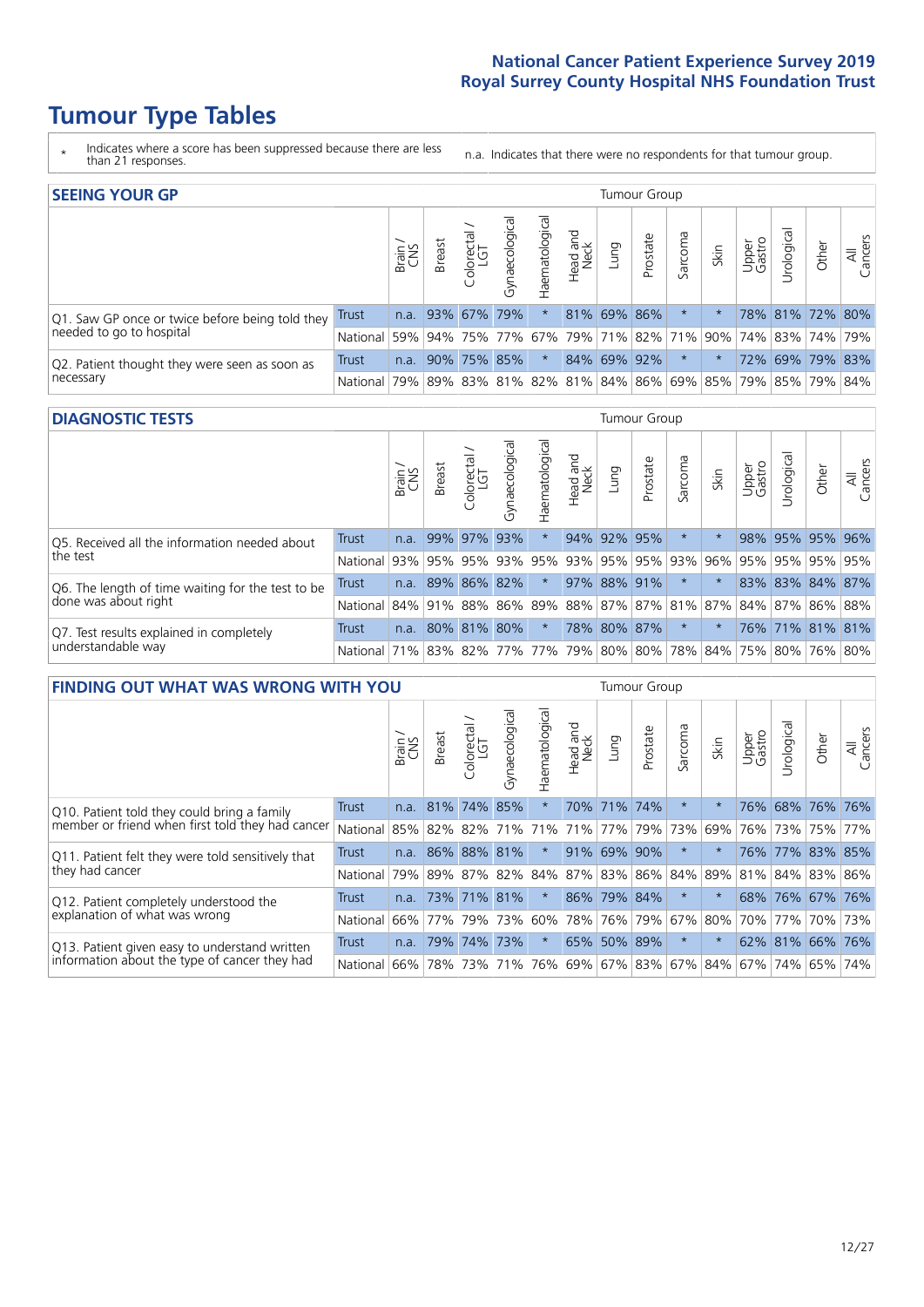# **Tumour Type Tables**

\* Indicates where a score has been suppressed because there are less than 21 responses.

n.a. Indicates that there were no respondents for that tumour group.

| <b>DECIDING THE BEST TREATMENT FOR YOU</b>         | <b>Tumour Group</b><br>Haematological<br>Gynaecological<br>Jrological<br>olorectal<br>LGT<br>ad and<br>Neck<br>Sarcoma<br>Prostate<br>All<br>Cancers<br>Upper<br>Gastro<br><b>Breast</b><br>Other<br>Lung<br>Brain<br>Skin<br>Head<br>$\cup$<br>84%<br>88%<br>$\star$<br>97%<br>$\star$<br>71% 85% 85%<br>81%<br>76% 86%<br>85%<br><b>Trust</b><br>n.a.<br>87% 84% 83% 83%<br>85% 82%<br>89%<br>81%<br>83%<br> 79% 83%<br>85%<br>85%<br>85%<br>National<br>76%<br>73%<br>78%<br>$^\star$<br>72% 76%<br>68% 72% 82% 73%<br>68%<br>$^\star$<br>Trust<br>n.a.<br>74% 73%<br>75%<br>69%<br>73%<br>77%<br>National<br>73%<br>72%<br>71%<br>70% 73%<br>69%<br>76%<br>74%<br>73% 67% 67% 69% |      |     |         |     |         |     |             |         |                                     |         |     |             |     |
|----------------------------------------------------|---------------------------------------------------------------------------------------------------------------------------------------------------------------------------------------------------------------------------------------------------------------------------------------------------------------------------------------------------------------------------------------------------------------------------------------------------------------------------------------------------------------------------------------------------------------------------------------------------------------------------------------------------------------------------------------|------|-----|---------|-----|---------|-----|-------------|---------|-------------------------------------|---------|-----|-------------|-----|
|                                                    |                                                                                                                                                                                                                                                                                                                                                                                                                                                                                                                                                                                                                                                                                       |      |     |         |     |         |     |             |         |                                     |         |     |             |     |
| Q14. Patient felt that treatment options were      |                                                                                                                                                                                                                                                                                                                                                                                                                                                                                                                                                                                                                                                                                       |      |     |         |     |         |     |             |         |                                     |         |     |             |     |
| completely explained                               |                                                                                                                                                                                                                                                                                                                                                                                                                                                                                                                                                                                                                                                                                       |      |     |         |     |         |     |             |         |                                     |         |     |             |     |
| Q15. Patient felt possible side effects were       |                                                                                                                                                                                                                                                                                                                                                                                                                                                                                                                                                                                                                                                                                       |      |     |         |     |         |     |             |         |                                     |         |     |             |     |
| definitely explained in an understandable way      |                                                                                                                                                                                                                                                                                                                                                                                                                                                                                                                                                                                                                                                                                       |      |     |         |     |         |     |             |         |                                     |         |     |             |     |
| Q16. Patient definitely given practical advice and | Trust                                                                                                                                                                                                                                                                                                                                                                                                                                                                                                                                                                                                                                                                                 | n.a. |     | 71% 72% | 75% | $\star$ | 65% |             | 55% 66% | $\ast$                              | $\star$ |     |             |     |
| support in dealing with side effects of treatment  | National                                                                                                                                                                                                                                                                                                                                                                                                                                                                                                                                                                                                                                                                              | 63%  | 70% | 70%     | 69% | 65%     | 70% |             | 69% 65% | 66%                                 | 71%     | 66% | 63% 64% 67% |     |
| Q17. Patient definitely told about side effects    | Trust                                                                                                                                                                                                                                                                                                                                                                                                                                                                                                                                                                                                                                                                                 | n.a. | 59% | 49%     | 60% | $\ast$  |     | 63% 33% 73% |         | $\ast$                              | $\star$ | 49% | 50% 49% 58% |     |
| that could affect them in the future               | National                                                                                                                                                                                                                                                                                                                                                                                                                                                                                                                                                                                                                                                                              | 62%  | 57% | 59%     |     | 56% 51% |     | 64% 56% 66% |         | 54%                                 | 66%     | 53% | 56% 52%     | 57% |
| Q18. Patient definitely involved as much as they   | Trust                                                                                                                                                                                                                                                                                                                                                                                                                                                                                                                                                                                                                                                                                 | n.a. | 79% | $77\%$  | 89% | $\star$ |     | 88% 76% 92% |         | $\star$                             | $\star$ | 79% | 76% 80% 83% |     |
| wanted in decisions about care and treatment       | National                                                                                                                                                                                                                                                                                                                                                                                                                                                                                                                                                                                                                                                                              | 79%  |     |         |     |         |     |             |         | 81% 83% 81% 80% 81% 81% 84% 81% 87% |         | 79% | 79% 78% 81% |     |

#### **CLINICAL NURSE SPECIALIST (CNS)** Tumour Group

|                                             |          | Brain | <b>Breast</b>       | olorectal<br>LGT<br>$\cup$ | aecologica<br>Ğ | $\overline{\sigma}$<br>Ü<br>aematologi | Head and<br>Neck | Lung        | Prostate | Sarcoma  | Skin    | Upper<br>Gastro                 | $\sigma$<br>rologica | Other                                   | All<br>ancers<br>$\cup$ |
|---------------------------------------------|----------|-------|---------------------|----------------------------|-----------------|----------------------------------------|------------------|-------------|----------|----------|---------|---------------------------------|----------------------|-----------------------------------------|-------------------------|
| Q19. Patient given the name of a CNS who    | Trust    | n.a.  |                     | 98% 94%                    | 98%             |                                        |                  | 82% 97% 95% |          | $^\star$ |         |                                 |                      | 91% 85% 93%                             | 94%                     |
| would support them through their treatment  | National |       | 95% 95% 92% 95% 92% |                            |                 |                                        | $ 91\% $         |             |          |          |         |                                 |                      | 94%   91%   91%   91%   93%   85%   89% | 92%                     |
| Q20. Patient found it very or quite easy to | Trust    | n.a.  |                     | 87% 92% 87%                |                 | $\star$                                |                  | 93% 74% 84% |          | $\ast$   | $\star$ |                                 |                      | 88% 95% 81% 87%                         |                         |
| contact their CNS                           | National |       | 86% 84% 88% 85%     |                            |                 | 87%                                    |                  | 86% 86% 80% |          |          |         | 86% 90% 85%                     |                      | 83% 83%                                 | 85%                     |
| Q21. Patient got understandable answers to  | Trust    | n.a.  |                     | 93% 90%                    | 93%             | $\star$                                |                  | 90% 64% 92% |          | $\star$  | $\star$ | 94%                             |                      | 82%                                     | $90\%$                  |
| important questions all or most of the time | National |       | 82% 87% 89% 86%     |                            |                 |                                        |                  |             |          |          |         | 89% 88% 86% 87% 87% 93% 86% 87% |                      | 86%                                     | 87%                     |

| <b>SUPPORT FOR PEOPLE WITH CANCER</b>                                                             |              |       |               |            |                |                |                         |             | <b>Tumour Group</b> |                          |         |                 |            |         |                |
|---------------------------------------------------------------------------------------------------|--------------|-------|---------------|------------|----------------|----------------|-------------------------|-------------|---------------------|--------------------------|---------|-----------------|------------|---------|----------------|
|                                                                                                   |              | Brain | <b>Breast</b> | Colorectal | Gynaecological | Haematological | ead and<br>Neck<br>Head | Lung        | Prostate            | arcoma<br>$\overline{2}$ | Skin    | Upper<br>Gastro | Jrological | Other   | All<br>Cancers |
| Q22. Hospital staff gave information about<br>support or self-help groups for people with         | Trust        | n.a.  | 92%           | 88%        | 85%            |                | 93%                     | 88%         | 88%                 | $\star$                  | $\star$ | 88%             | $\star$    | 79%     | 89%            |
| cancer                                                                                            | National     | 92%   | 92%           | 88%        | 87%            | 86%            | 88%                     | 87%         | 91%                 | 86%                      | 90%     | 88%             | 81%        | 83%     | 88%            |
| Q23. Hospital staff discussed or gave information<br>about the impact cancer could have on day to | <b>Trust</b> | n.a.  | 90%           | 79%        | 77%            | $\ast$         | 76%                     | $\star$     | 91%                 | $\star$                  | $\star$ | 89%             | $\star$    | 79%     | 85%            |
| day activities                                                                                    | National     | 84%   |               | 86% 85%    | 82%            | 84%            | 84%                     | 83%         | 88%                 | 81%                      | 86%     | 83%             | 78%        | 79%     | 84%            |
| Q24. Hospital staff gave information on getting                                                   | Trust        | n.a.  |               | 67% 47%    | 58%            | $\star$        | $\star$                 | $\star$     | 33%                 | $\star$                  | $\star$ | 41%             | $^\star$   | 45%     | 53%            |
| financial help or possible benefits                                                               | National     | 78%   |               | 68% 61%    | 66%            | 61%            | 67%                     | 72%         | 55%                 | 64%                      | 60%     | 64%             | 47%        | 59%     | 63%            |
| Q25. Hospital staff told patient they could get                                                   | Trust        | n.a.  |               | 97% 83%    | 74%            | $\star$        | $\star$                 | $\star$     | 69%                 | $\star$                  | $\star$ | $\star$         | $\star$    | $\star$ | 81%            |
| free prescriptions                                                                                | National I   | 82%   |               | 81% 83%    | 79%            | 87%            |                         | 84% 86% 80% |                     | 78%                      | 71%     | 84%             | 73%        | 81%     | 82%            |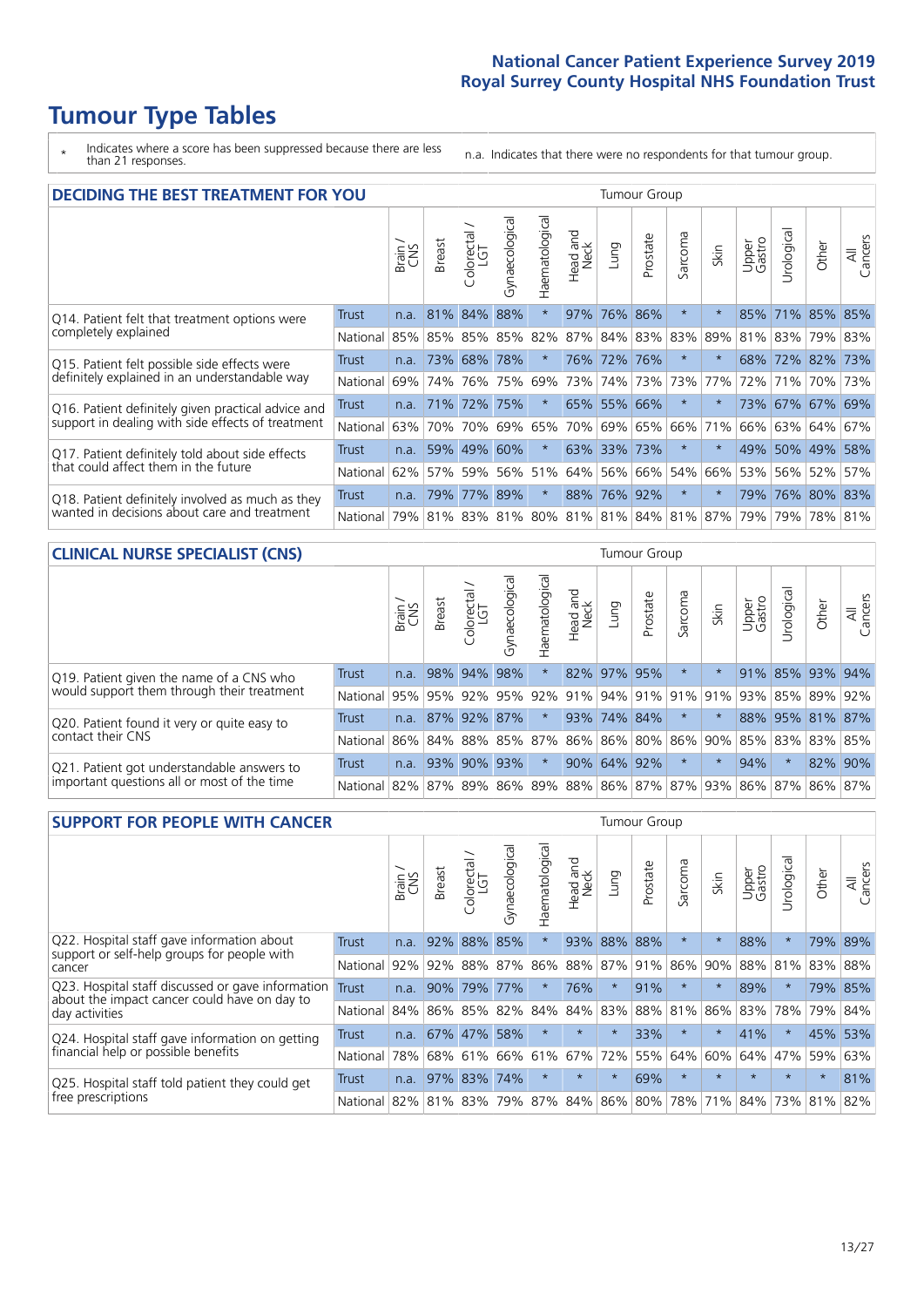# **Tumour Type Tables**

- \* Indicates where a score has been suppressed because there are less than 21 responses.
- n.a. Indicates that there were no respondents for that tumour group.

| <b>OPERATIONS</b>                                |          |       |                   |            |                   |                |                                                       |          | Tumour Group |         |      |                 |                       |             |                |
|--------------------------------------------------|----------|-------|-------------------|------------|-------------------|----------------|-------------------------------------------------------|----------|--------------|---------|------|-----------------|-----------------------|-------------|----------------|
|                                                  |          | Brain | <b>Breast</b>     | Colorectal | ত<br>Gynaecologic | Haematological | Head and<br>Neck                                      | Lung     | Prostate     | Sarcoma | Skin | Upper<br>Gastro | $\sigma$<br>Jrologica | Other       | All<br>Cancers |
| Q27. Beforehand, patient had all the information | Trust    |       | n.a. 100% 95% 93% |            |                   |                | 96%                                                   | $^\star$ | 98%          | n.a.    |      |                 | 97% 95% 96% 97%       |             |                |
| needed about the operation                       | National | 96%   |                   | 97% 96%    | 96% 94%           |                | 96% 95% 97% 95% 96%                                   |          |              |         |      | $96\%$          |                       | 95% 95% 96% |                |
| Q28. Afterwards, staff completely explained how  | Trust    | n.a.  |                   |            | 82% 85% 70%       | $\star$        | 89%                                                   | $\star$  | 85%          | n.a.    |      |                 | 71% 86% 72% 81%       |             |                |
| operation had gone in understandable way         | National | 76%   |                   | 79% 83%    |                   |                | 79%  78%  79%  79%  78%  80%  82%  79%  76%  77%  79% |          |              |         |      |                 |                       |             |                |

#### **HOSPITAL CARE AS AN INPATIENT** Tumour Group

|                                                                                                   |              | Brain | <b>Breast</b>               | Colorectal /<br>LGT | Gynaecological | Haematological | Head and<br>Neck | Lung    | Prostate | Sarcoma | Skin                | Upper<br>Gastro | Urological | Other   | Cancers<br>$\overline{\overline{A}}$ |
|---------------------------------------------------------------------------------------------------|--------------|-------|-----------------------------|---------------------|----------------|----------------|------------------|---------|----------|---------|---------------------|-----------------|------------|---------|--------------------------------------|
| Q30. Hospital staff didn't talk in front of patient                                               | Trust        | n.a.  | 95% 83%                     |                     | 76%            | $\star$        | 89%              | $\star$ | 93%      | $\star$ | $\star$             | 84%             | $\star$    | 78% 87% |                                      |
| as if patient wasn't there                                                                        | National     | 81%   | 86%                         | 81%                 | 83%            | 84%            |                  | 83% 81% | 88%      | 86%     | 86%                 | 81%             | 83%        | 82%     | 84%                                  |
| Q31. Patient had confidence and trust in all                                                      | <b>Trust</b> | n.a.  | 84%                         | 78%                 | 76%            | $\star$        | 89%              | $\star$ | 94%      | $\star$ | $\star$             | 91%             | $\star$    | 81% 86% |                                      |
| doctors treating them                                                                             | National     | 82%   | 83%                         | 85%                 | 83%            | 82%            |                  | 87% 83% | 89%      | 86%     | 85%                 |                 | 81% 85%    | 80% 84% |                                      |
| Q32. Patient's family or someone close definitely                                                 | <b>Trust</b> | n.a.  |                             | 71% 64%             | 64%            | $\star$        | 81%              | $\star$ | 80%      | $\star$ | $\star$             | 74%             | $\star$    | 70% 74% |                                      |
| felt able to talk to a doctor                                                                     | National     | 67%   | 72%                         | 73%                 | 72%            | 74%            | 75%              | 74%     | 72%      | 71%     | 74%                 | 73%             | 71%        | 69% 72% |                                      |
| Q33. Patient had confidence and trust in all the<br>ward nurses treating them                     | <b>Trust</b> | n.a.  |                             | 77% 65%             | 67%            | $\star$        | 72%              | $\star$ | 85%      | $\star$ | $\star$             | 79%             | $\star$    | 69% 75% |                                      |
|                                                                                                   | National     | 72%   | 73%                         | 72%                 |                | 71% 77%        |                  | 75% 77% | 79%      | 74%     | 75%                 |                 | 73% 77%    | 69% 74% |                                      |
| Q34. Patient thought there were always or nearly<br>always enough nurses on duty to care for them | <b>Trust</b> | n.a.  |                             | 76% 67%             | 71%            | $\star$        | 74%              | $\star$ | 75%      | $\star$ | $\star$             | 86%             | $\star$    | 66% 73% |                                      |
|                                                                                                   | National     | 68%   | 64%                         | 62%                 | 63%            | 63%            | 65% 68%          |         | 72%      | 65%     | 70%                 | 65%             | 66%        | 60% 64% |                                      |
| Q35. All hospital staff asked patient what name<br>they prefer to be called by                    | <b>Trust</b> | n.a.  |                             | 60% 72%             | 56%            | $\star$        | 71%              | $\star$ | 77%      | $\star$ | $\star$             | 74%             | $\star$    | 72% 70% |                                      |
|                                                                                                   | National     | 68%   | 62%                         | 74%                 | 65%            | 72%            | 71%              | 76%     | 72%      | 74%     | 70%                 | 78%             | 76%        | 69% 71% |                                      |
| Q36. Patient always given enough privacy when                                                     | <b>Trust</b> | n.a.  | 88%                         | 78%                 | 66%            | $\star$        | 91%              | $\star$ | 90%      | $\star$ | $\star$             | 81%             | $\star$    | 88% 84% |                                      |
| discussing condition or treatment                                                                 | National     | 78%   | 84%                         | 85% 81%             |                | 86%            |                  | 87% 84% | 88%      | 84%     | 84%                 |                 | 84% 85%    | 82% 85% |                                      |
| Q37. Patient definitely found hospital staff to                                                   | <b>Trust</b> | n.a.  | 58%                         | 54%                 | 39%            | $\star$        | 58%              | $\star$ | 54%      | n.a.    | $\star$             | 56%             | $\star$    | $\star$ | 55%                                  |
| discuss worries or fears during their inpatient visit                                             | National     | 45%   | 51%                         | 55%                 | 51%            | 56%            | 52%              | 49%     | 53%      | 54%     | 51%                 |                 | 53% 49%    | 46%     | 52%                                  |
| Q38. Hospital staff definitely did everything they                                                | <b>Trust</b> |       | n.a. 85% 83% 84%            |                     |                | $\star$        | 84%              | $\star$ | 89%      | $\star$ | $\star$             | 93%             | $\star$    | 74% 85% |                                      |
| could to help control pain                                                                        | National     | 85%   | 83%                         | 84%                 | 82%            | 82%            |                  | 80% 84% | 85%      | 83%     | 85%                 |                 | 82% 81%    | 82% 83% |                                      |
| Q39. Patient always felt they were treated with                                                   | <b>Trust</b> | n.a.  | 84%                         | 93% 83%             |                | $\star$        | 89%              | $\star$ | 95%      | $\star$ | $\star$             | 93%             | $\star$    | 87% 90% |                                      |
| respect and dignity while in hospital                                                             | National     | 85%   | 87%                         | 87%                 | 85%            | 89%            | 87%              | 88%     | 91%      | 89%     | 89%                 | 88%             | 90%        | 86%     | 88%                                  |
| Q40. Patient given clear written information<br>about what should or should not do after leaving  | <b>Trust</b> | n.a.  | 86%                         | 82% 85%             |                | $\star$        | 83%              | $\star$ | 95%      | $\star$ | $\star$             | 84%             | $\star$    | 81% 87% |                                      |
| hospital                                                                                          | National     | 80%   | 89%                         | 86%                 | 86%            | 83%            |                  | 87% 82% | 91%      | 85%     | 90%                 |                 | 82% 87%    | 83% 86% |                                      |
| Q41. Hospital staff told patient who to contact<br>if worried about condition or treatment after  | <b>Trust</b> | n.a.  | 98%                         |                     | 95% 100%       | $\star$        | 94%              | $\star$ | 98%      | $\star$ | $\star$             | 95%             | $\star$    | 94% 95% |                                      |
| leaving hospital                                                                                  | National     |       | 94% 95% 95% 93% 96% 93% 92% |                     |                |                |                  |         |          |         | 96% 94% 95% 92% 92% |                 |            | 93% 94% |                                      |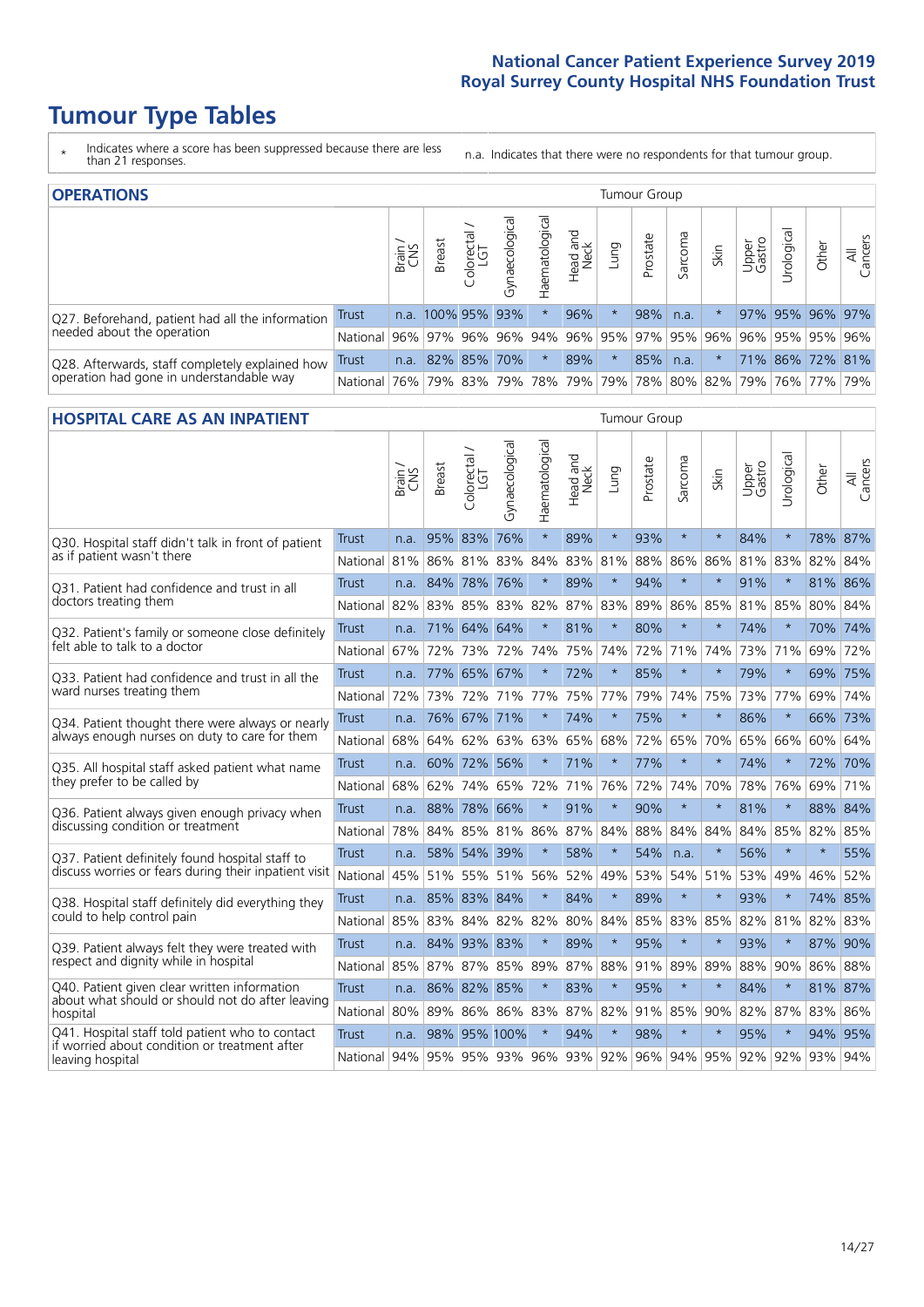# **Tumour Type Tables**

\* Indicates where a score has been suppressed because there are less than 21 responses.

n.a. Indicates that there were no respondents for that tumour group.

| <b>HOSPITAL CARE AS A DAY PATIENT / OUTPATIENT</b> |                                                                                                      |                                                          |                            |                                 |                |                         |         |            | <b>Tumour Group</b>        |                                 |         |            |                               |                                    |  |  |  |
|----------------------------------------------------|------------------------------------------------------------------------------------------------------|----------------------------------------------------------|----------------------------|---------------------------------|----------------|-------------------------|---------|------------|----------------------------|---------------------------------|---------|------------|-------------------------------|------------------------------------|--|--|--|
|                                                    | Brain                                                                                                | <b>Breast</b>                                            | ╮<br>olorectal<br>LGT<br>Ũ | Gynaecological                  | Haematological | ead and<br>Neck<br>Head | Lung    | Prostate   | Sarcoma                    | Skin                            |         | Urological | Other                         | All<br>Cancers                     |  |  |  |
| <b>Trust</b>                                       | n.a.                                                                                                 | 71%                                                      | 69%                        | 69%                             | $\star$        | 85%                     | 43%     | 78%        | $\star$                    | $\ast$                          | 74%     | $\star$    | 55%                           | 71%                                |  |  |  |
|                                                    | 66%                                                                                                  | 68%                                                      | 73%                        | 70%                             | 73%            | 72%                     | 70%     | 74%        | 72%                        | 72%                             | 71%     | 67%        | 68%                           | 71%                                |  |  |  |
| Trust                                              | n.a.                                                                                                 | 94%                                                      | 87%                        | 95%                             | $\star$        |                         |         |            | $\star$                    |                                 |         |            |                               | 95%                                |  |  |  |
|                                                    |                                                                                                      |                                                          | 96%                        | 96%                             | 97%            |                         |         |            | 96%                        | 96%                             |         |            |                               | 96%                                |  |  |  |
| <b>Trust</b>                                       | n.a.                                                                                                 | 86%                                                      |                            | 76%                             | $\star$        | 81%                     | $\star$ | 86%        | n.a.                       | n.a.                            | $\star$ | $\star$    | $\star$                       | 85%                                |  |  |  |
| National                                           | 91%                                                                                                  | 88%                                                      | 83%                        | 88%                             | 84%            | 86%                     | 86%     |            | 88%                        | 84%                             | 86%     | 83%        | 84%                           | 86%                                |  |  |  |
| Trust                                              | n.a.                                                                                                 | 61%                                                      | $\star$                    |                                 | $\star$        | 76%                     | $\star$ | 66%        | n.a.                       | n.a.                            | $\star$ | $\star$    | $\star$                       | 63%                                |  |  |  |
|                                                    |                                                                                                      |                                                          | 57%                        | 61%                             | 62%            | 63%                     | 59%     |            | 67%                        | 57%                             | 52%     | 59%        | 59%                           | 60%                                |  |  |  |
| Trust                                              | n.a.                                                                                                 |                                                          | 84%                        | 79%                             | $\star$        | $\star$                 | $\star$ | $\star$    | $\star$                    | $\star$                         | 95%     | $\star$    |                               | 74% 81%                            |  |  |  |
|                                                    |                                                                                                      |                                                          | 86%                        | 87%                             | 85%            |                         |         |            | 86%                        | 90%                             |         | 85%        |                               |                                    |  |  |  |
| <b>Trust</b>                                       | n.a.                                                                                                 |                                                          |                            | 58%                             | $\star$        | $\star$                 | $\star$ | $\star$    | $\star$                    | $\star$                         | 58%     | $\star$    | 67%                           | 61%                                |  |  |  |
|                                                    | 54%                                                                                                  | 62%                                                      | 64%                        | 68%                             | 75%            | 57%                     | 67%     |            | 71%                        | 79%                             | 61%     | 68%        | 69%                           | 68%                                |  |  |  |
|                                                    | discuss worries or fears during their outpatient or<br>Q44. Cancer doctor had the right documents at | National<br>National<br>National<br>National<br>National | 94%<br>56%<br>80%          | 96%<br>60%<br>86%<br>82%<br>74% | 59%            |                         |         | 96%<br>79% | 97% 100% 95%<br>96%<br>84% | 96%<br>88%<br>60%<br>86%<br>66% |         |            | Upper<br>Gastro<br>94%<br>84% | 100%100% 95%<br>96% 95%<br>85% 84% |  |  |  |

#### **HOME CARE AND SUPPORT** Tumour Group

|                                                                                                                   |              | Brain | <b>Breast</b> | Colorectal<br>LGT | $\overline{\sigma}$<br>Gynaecologic | ত<br>Haematologic | ad and<br>Neck<br>Head | Lung    | Prostate | Sarcoma | Skin    | Upper<br>Gastro | rological | Other   | All<br>Cancers |
|-------------------------------------------------------------------------------------------------------------------|--------------|-------|---------------|-------------------|-------------------------------------|-------------------|------------------------|---------|----------|---------|---------|-----------------|-----------|---------|----------------|
| Q51. Hospital staff definitely gave family or<br>someone close all the information needed to<br>help care at home | <b>Trust</b> | n.a.  | 60%           | 49%               | 60%                                 | $^\star$          | 78%                    | 50% 71% |          |         | $\star$ | 68%             | $\star$   | 33%     | 61%            |
|                                                                                                                   | National     | 58%   |               | 58% 63%           | 57%                                 | 62%               | 67%                    |         | 59% 61%  |         | 62% 65% |                 | 60% 59%   | 55%     | 60%            |
| Q52. Patient definitely given enough support<br>from health or social services during treatment                   | Trust        | n.a.  |               | 58% 74%           | 32%                                 | $\star$           | $\star$                | $\star$ | 45%      | $\star$ |         | 61%             | $\star$   | 55% 57% |                |
|                                                                                                                   | National     | 42%   | 52%           | 60%               |                                     | 45% 51%           | 59%                    | 50%     | 48%      |         | 53% 57% |                 | 54% 48%   | 51%     | 52%            |
| Q53. Patient definitely given enough support<br>from health or social services after treatment                    | Trust        | n.a.  | 47% 47%       |                   | $\star$                             | $\star$           | $\star$                | $\star$ | 61%      |         | $\star$ | $\star$         | $\star$   | 32% 49% |                |
|                                                                                                                   | National     | 39%   | 41% 53%       |                   | 39%                                 | $ 43\% $          | 56%                    | 40%     | 46%      | 48%     | 59%     | 47%             | 44%       | 44%     | 45%            |

| <b>CARE FROM YOUR GENERAL PRACTICE</b>                                                                     |              |        |               |                        |               |                |                                                     | <b>Tumour Group</b> |             |         |                                   |                 |                      |       |                |  |
|------------------------------------------------------------------------------------------------------------|--------------|--------|---------------|------------------------|---------------|----------------|-----------------------------------------------------|---------------------|-------------|---------|-----------------------------------|-----------------|----------------------|-------|----------------|--|
|                                                                                                            |              | Brain, | <b>Breast</b> | ╮<br>Colorectal<br>LGT | Gynaecologica | Haematological | Head and<br>Neck                                    | Lung                | Prostate    | Sarcoma | Skin                              | Upper<br>Gastro | $\sigma$<br>Urologic | Other | All<br>Cancers |  |
| Q54. GP given enough information about<br>patient's condition and treatment                                | Trust        | n.a.   |               |                        | 95% 96% 100%  | $\ast$         | 100% 96% 97%                                        |                     |             | $\star$ |                                   |                 | 92% 96% 89% 96%      |       |                |  |
|                                                                                                            | National 91% |        |               |                        |               |                | 96% 95% 95% 96% 94% 94% 96%                         |                     |             |         | 94%   96%   93%   95%   94%   95% |                 |                      |       |                |  |
| Q55. General practice staff definitely did<br>everything they could to support patient during<br>treatment | <b>Trust</b> | n.a.   |               |                        | 59% 67% 62%   |                |                                                     |                     | 56% 32% 69% | $\star$ | $\star$                           | 71%             | $\star$              |       | 52% 62%        |  |
|                                                                                                            | National 55% |        |               |                        |               |                | 58% 59% 56% 56% 59% 56% 64% 56% 65% 59% 59% 55% 58% |                     |             |         |                                   |                 |                      |       |                |  |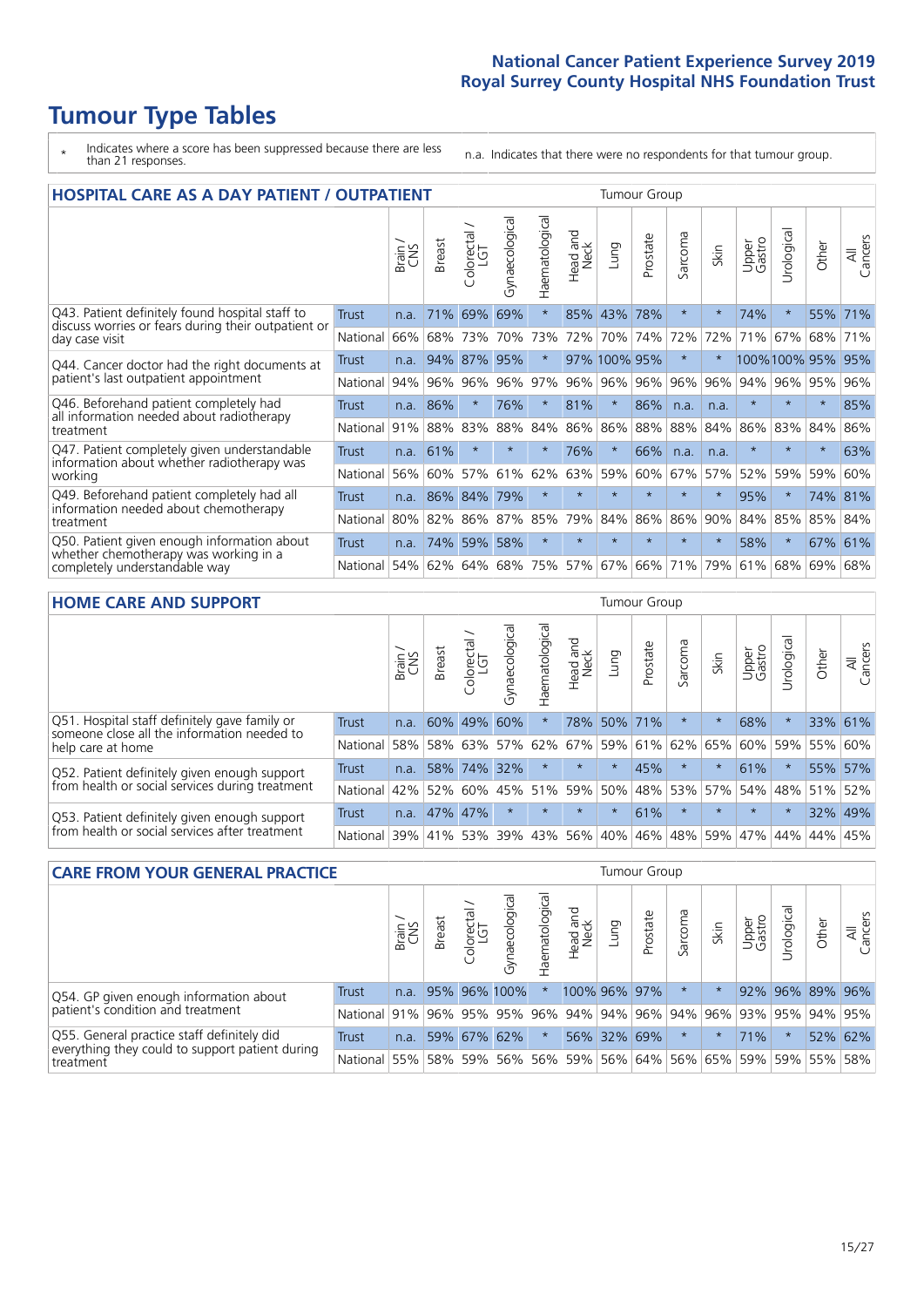# **Tumour Type Tables**

- \* Indicates where a score has been suppressed because there are less than 21 responses.
- n.a. Indicates that there were no respondents for that tumour group.

### **YOUR OVERALL NHS CARE** THE TWO CONTROLLER THE THE THEORY OF THE THEORY OF THE TUMOUR Group

|                                                                                                 |              | Brain<br>CNS | <b>Breast</b> | olorectal.<br>LGT<br>$\cup$ | Gynaecological | Haematological | aad and<br>Neck<br>Head | Lung    | Prostate | arcoma<br>$\sqrt{ }$ | Skin     | Upper<br>Gastro | Urological | Other   | All<br>Cancers |
|-------------------------------------------------------------------------------------------------|--------------|--------------|---------------|-----------------------------|----------------|----------------|-------------------------|---------|----------|----------------------|----------|-----------------|------------|---------|----------------|
| Q56. Different people treating and caring for                                                   | <b>Trust</b> | n.a.         | 80%           | 67%                         | 65%            |                | 86%                     | 64%     | 76%      | $\star$              | $^\star$ | 77%             | 81%        | 60%     | 73%            |
| patient always work well together to give best<br>possible care                                 | National     | 60%          |               | 73% 73%                     | 69%            | 75%            | 73%                     | 73%     | 75%      | 70%                  | 79%      | 69%             | 74%        | 68%     | 73%            |
| Q57. Patient given a care plan                                                                  | <b>Trust</b> | n.a.         |               | 41% 28%                     | 24%            |                | 15%                     | 39% 54% |          | $\star$              | $^\star$ | 26%             |            | 29% 36% |                |
|                                                                                                 | National     | 36%          | 41%           | 40%                         | 34%            | 36%            | 39%                     | 36%     | 40%      | 34%                  | 44%      | 36%             | 33%        | 31%     | 38%            |
| Q58. Overall the administration of care was good                                                | Trust        | n.a.         |               | 92% 81%                     | 87%            |                | $90\%$                  | 90% 95% |          | $\star$              | $\star$  | 90%             | 88%        | 75% 89% |                |
| or very good                                                                                    | National     | 85%          |               | 90% 88%                     | 87%            | 91%            | 90%                     | 90%     | 88%      | 88%                  | 90%      | 86%             | 85%        | 87% 89% |                |
| Q59. Patient felt length of time for attending<br>clinics and appointments for cancer was about | <b>Trust</b> | n.a.         |               | 82% 67%                     | 75%            |                | 81%                     | 70% 84% |          | $\star$              | $\star$  |                 | 63% 62%    | 67% 75% |                |
| right                                                                                           | National     | 58%          |               | 68% 73%                     | 66%            | 66%            | 71%                     | 71%     | 76%      | 68%                  | 73%      | 66%             | 75%        | 64%     | 69%            |
| Q60. Someone discussed with patient whether                                                     | Trust        | n.a.         | $30\%$        | 35%                         | 50%            |                | 12%                     | 29%     | 19%      | $\star$              | $\star$  | 37%             | 29%        | 28%     | 28%            |
| they would like to take part in cancer research                                                 | National     | 42%          | $30\%$        | 32%                         | 31%            | 33%            | 21%                     | 34%     | 31%      | 36%                  | 20%      | 36%             | 21%        | 32%     | 30%            |
| Q61. Patient's average rating of care scored from<br>very poor to very good                     | Trust        | n.a.         | 8.9           | 8.7                         | 8.9            | $\star$        | 9.2                     | 8.3     | 9.1      | $\star$              | $\star$  | 8.9             | 8.7        | 8.4     | 8.9            |
|                                                                                                 | National     | 8.6          | 8.9           | 8.8                         | 8.7            | 8.9            | 8.8                     | 8.8     | 8.8      | 8.8                  | 8.9      | 8.7             | 8.7        | 8.7     | 8.8            |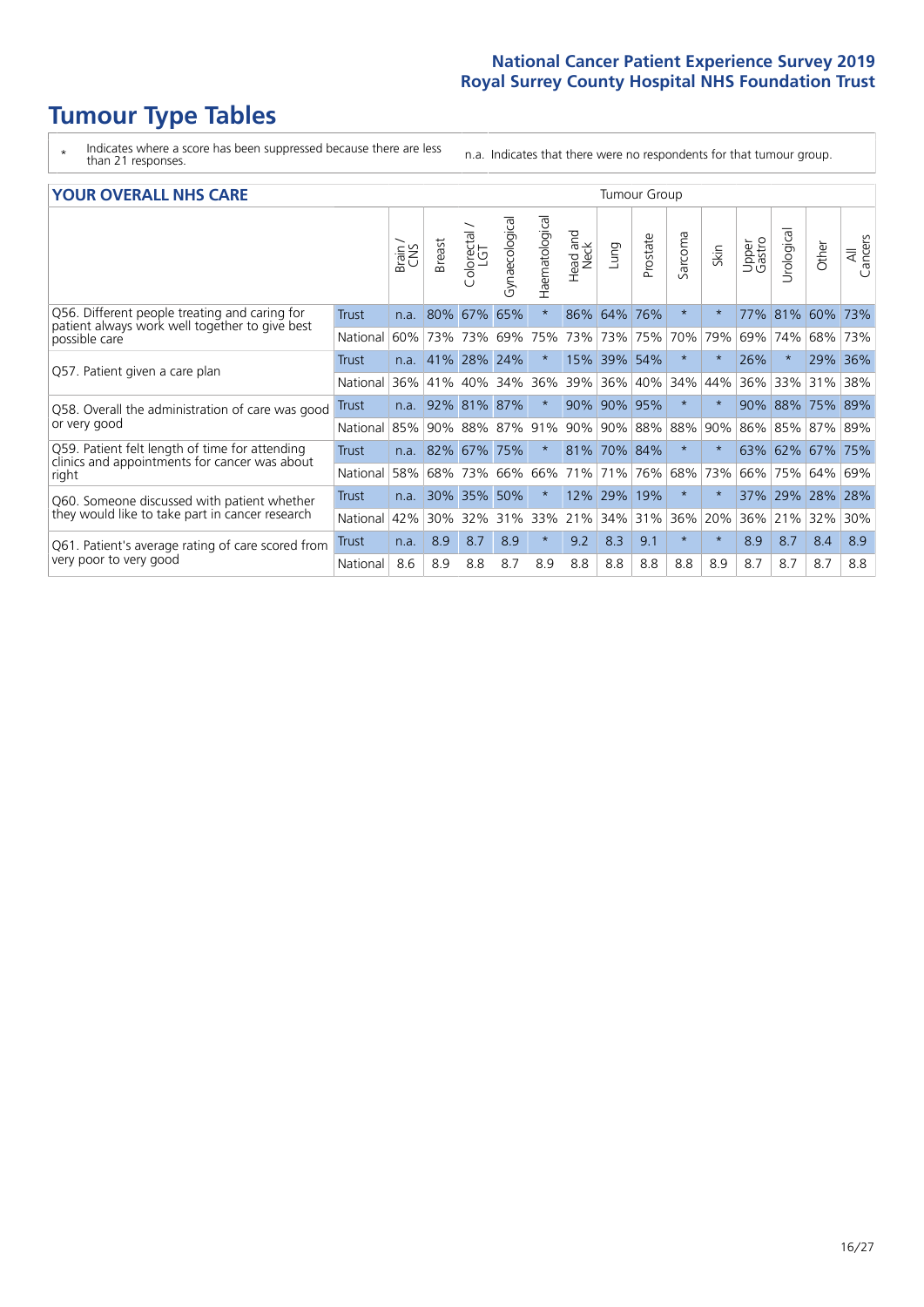### **Year on Year Charts**





### **DIAGNOSTIC TESTS**





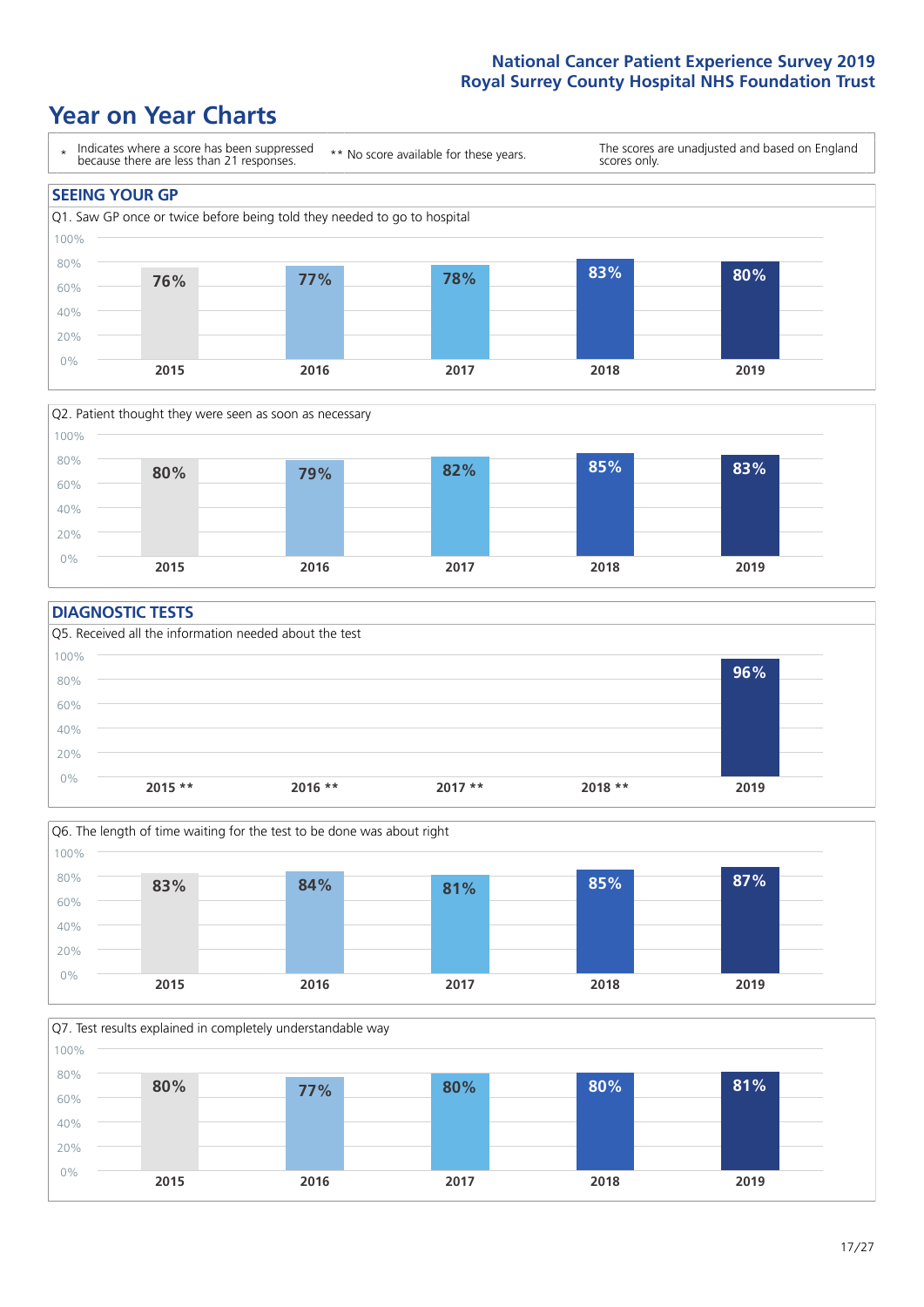







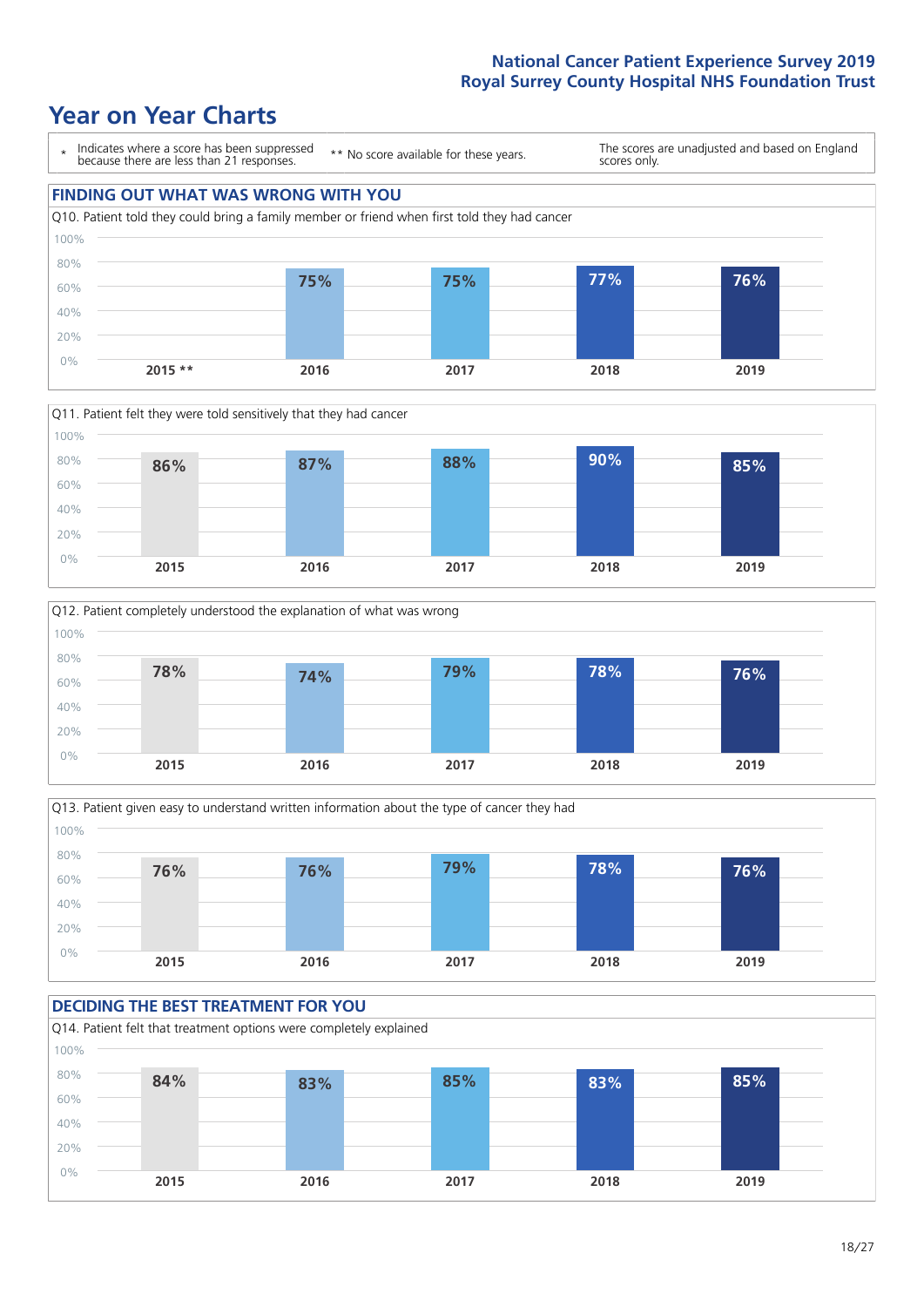





Q18. Patient definitely involved as much as they wanted in decisions about care and treatment  $0%$ 20% 40% 60% 80% 100% **2015 \*\* 2016 \*\* 2017 \*\* 2018 \*\* 2019 83%**

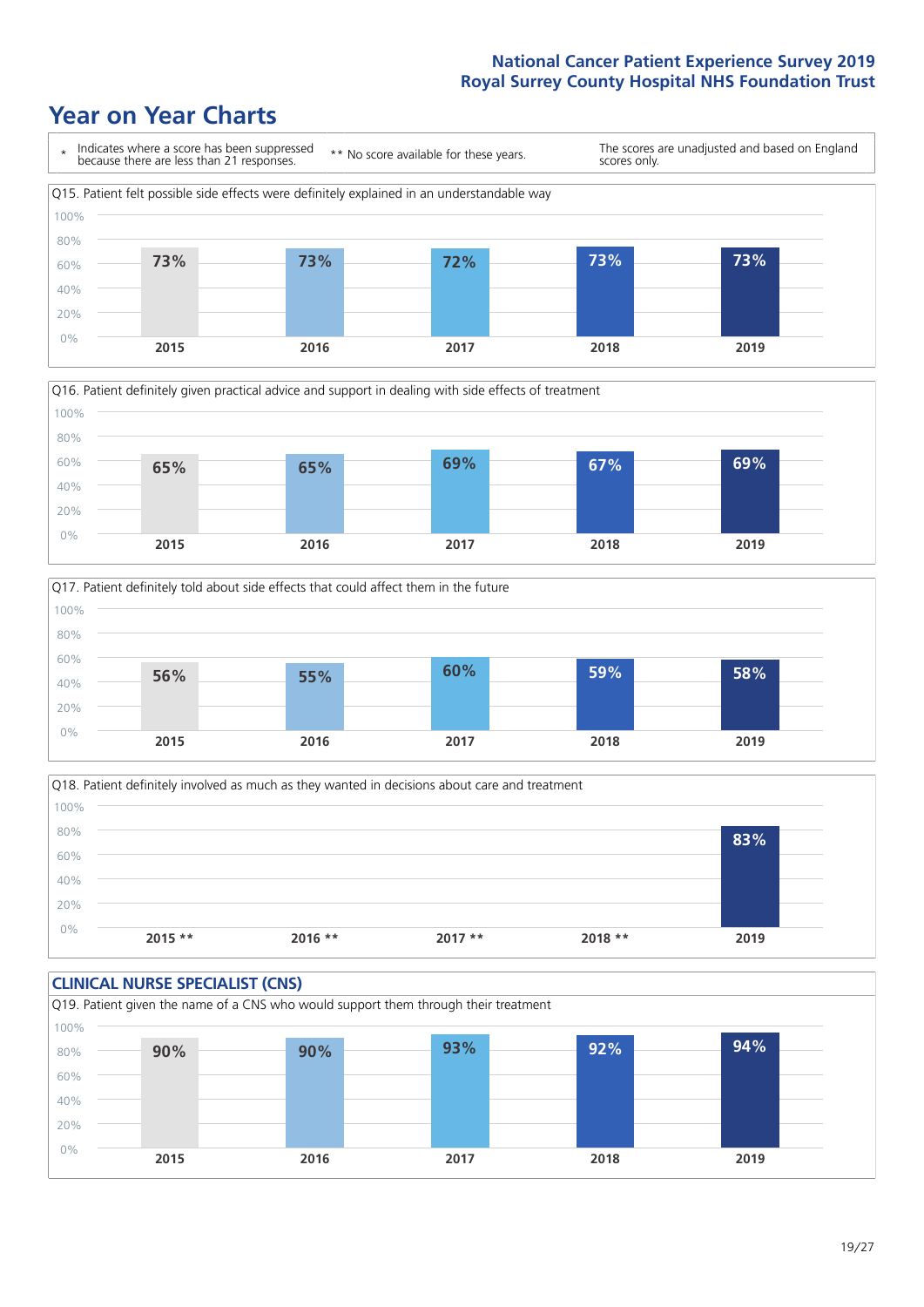







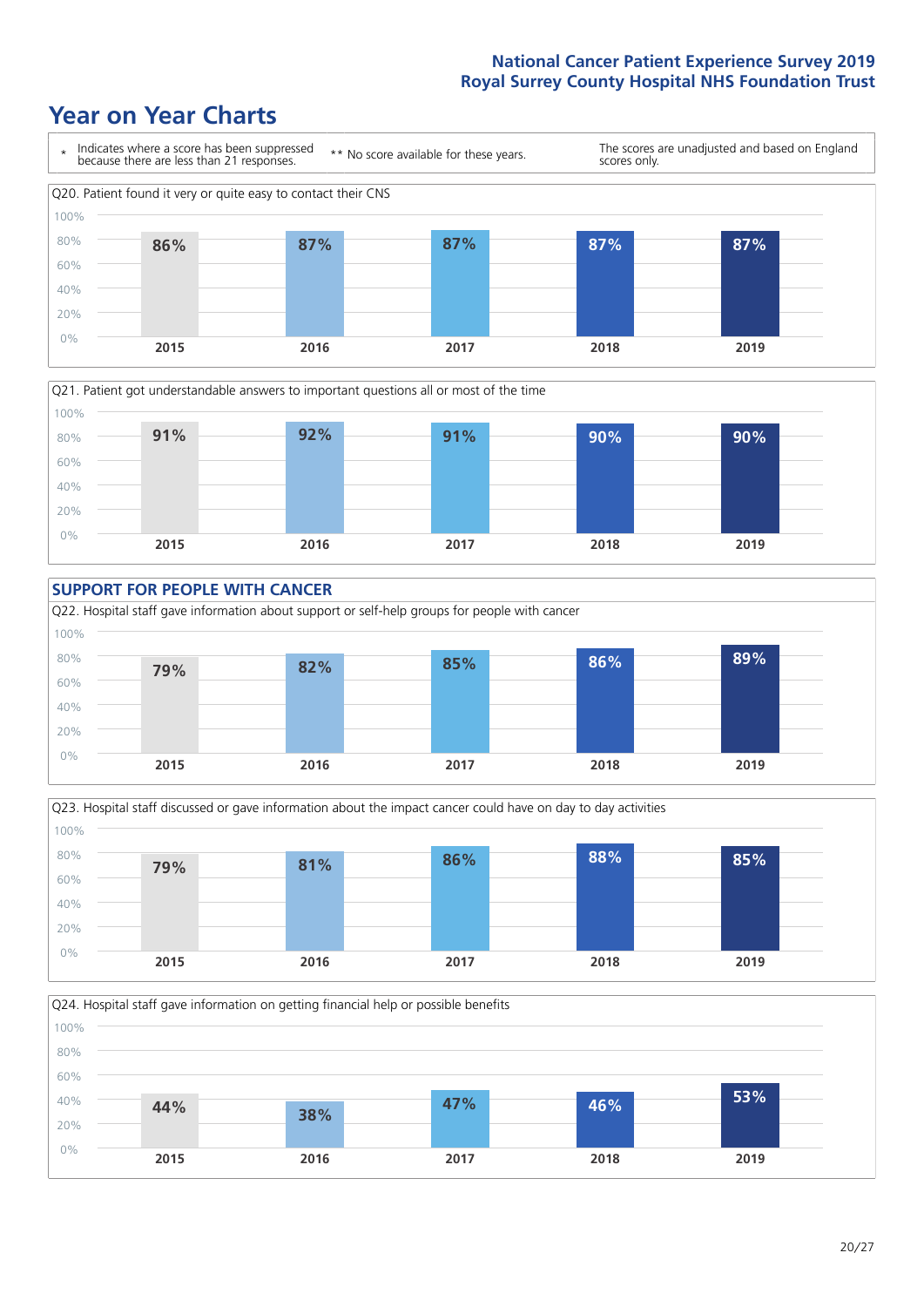### **Year on Year Charts**



#### **OPERATIONS**





### **HOSPITAL CARE AS AN INPATIENT** Q30. Hospital staff didn't talk in front of patient as if patient wasn't there 0% 20% 40% 60% 80% 100% **2015 \*\* 2016 \*\* 2017 \*\* 2018 \*\* 2019 87%**

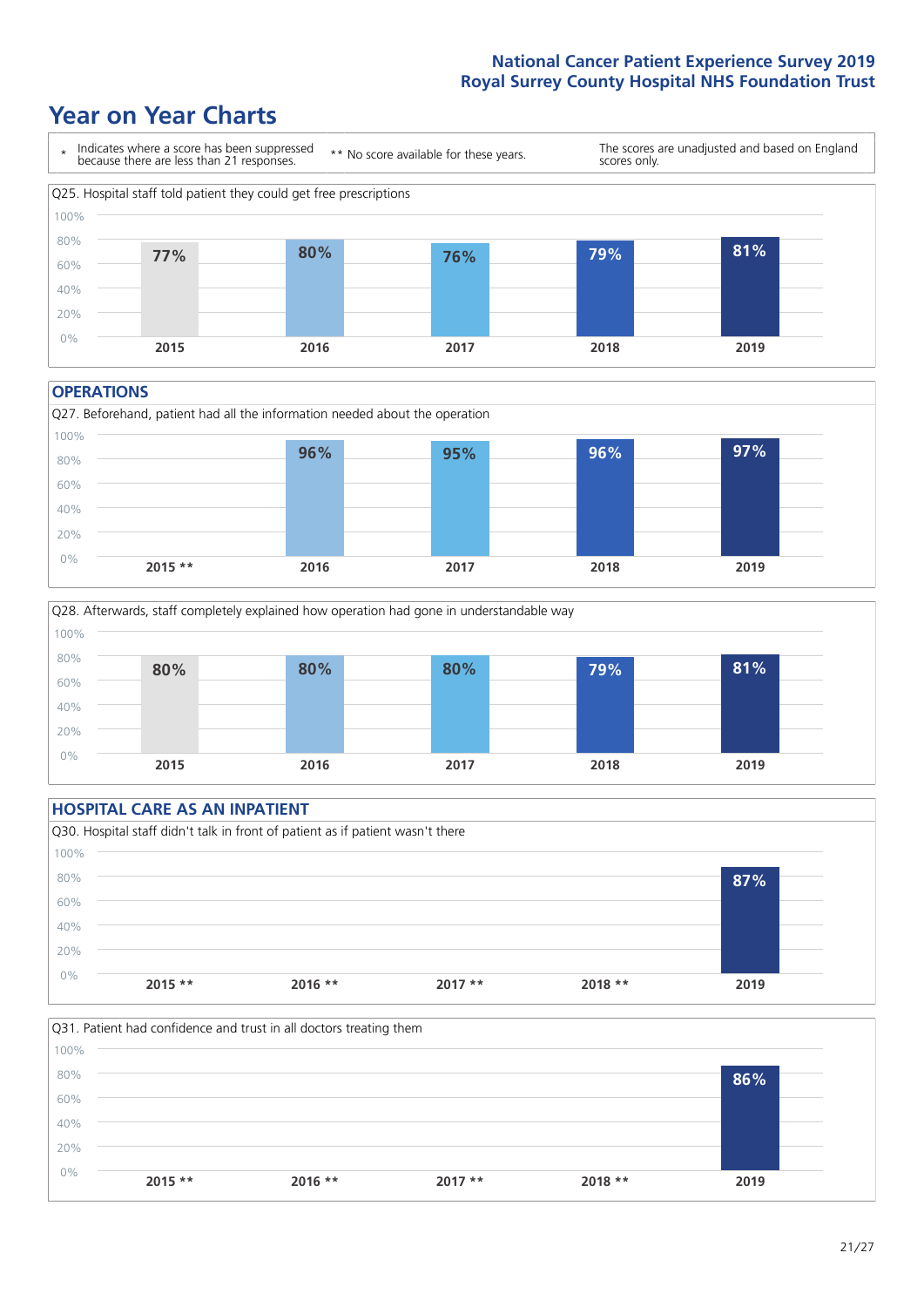







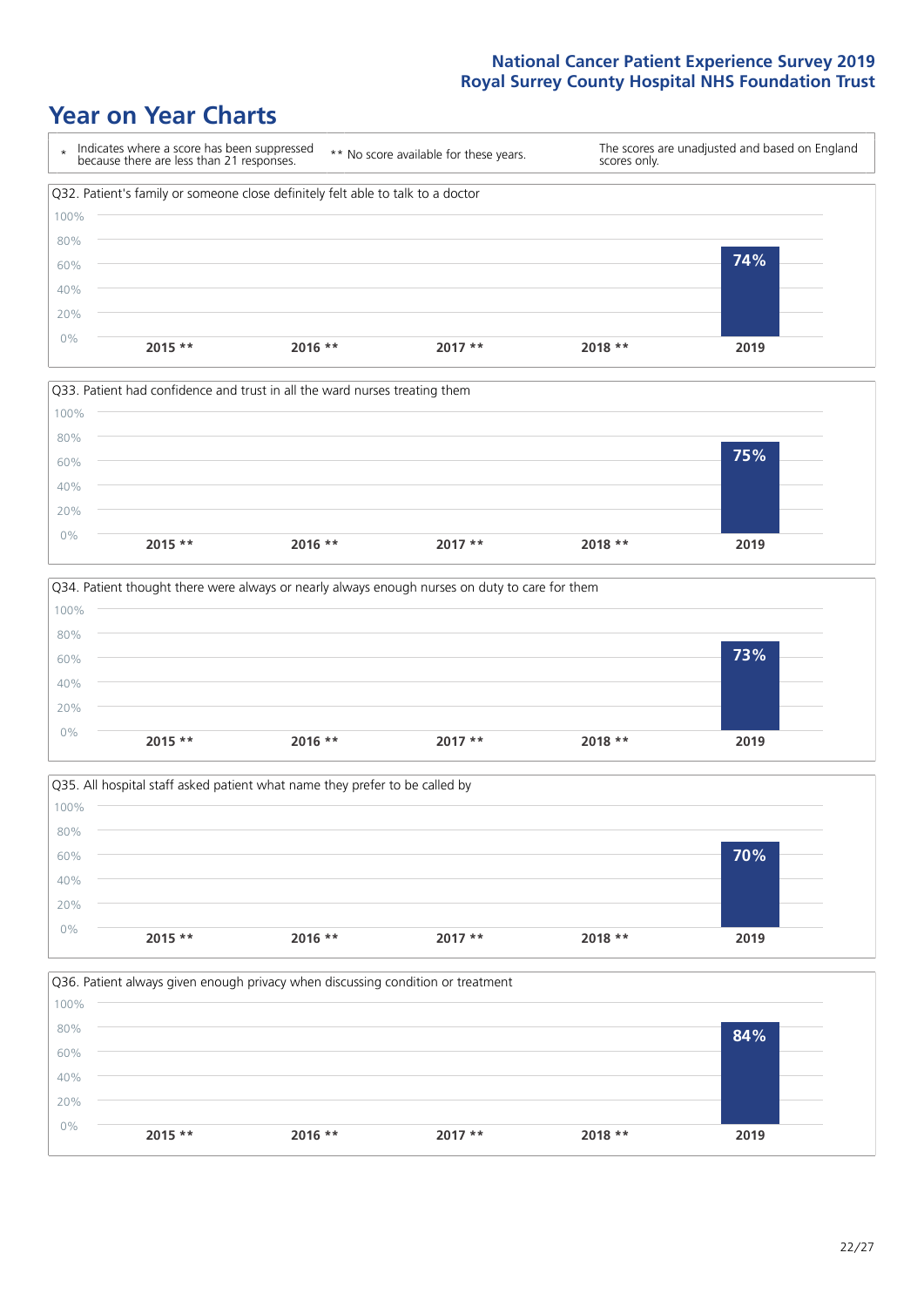







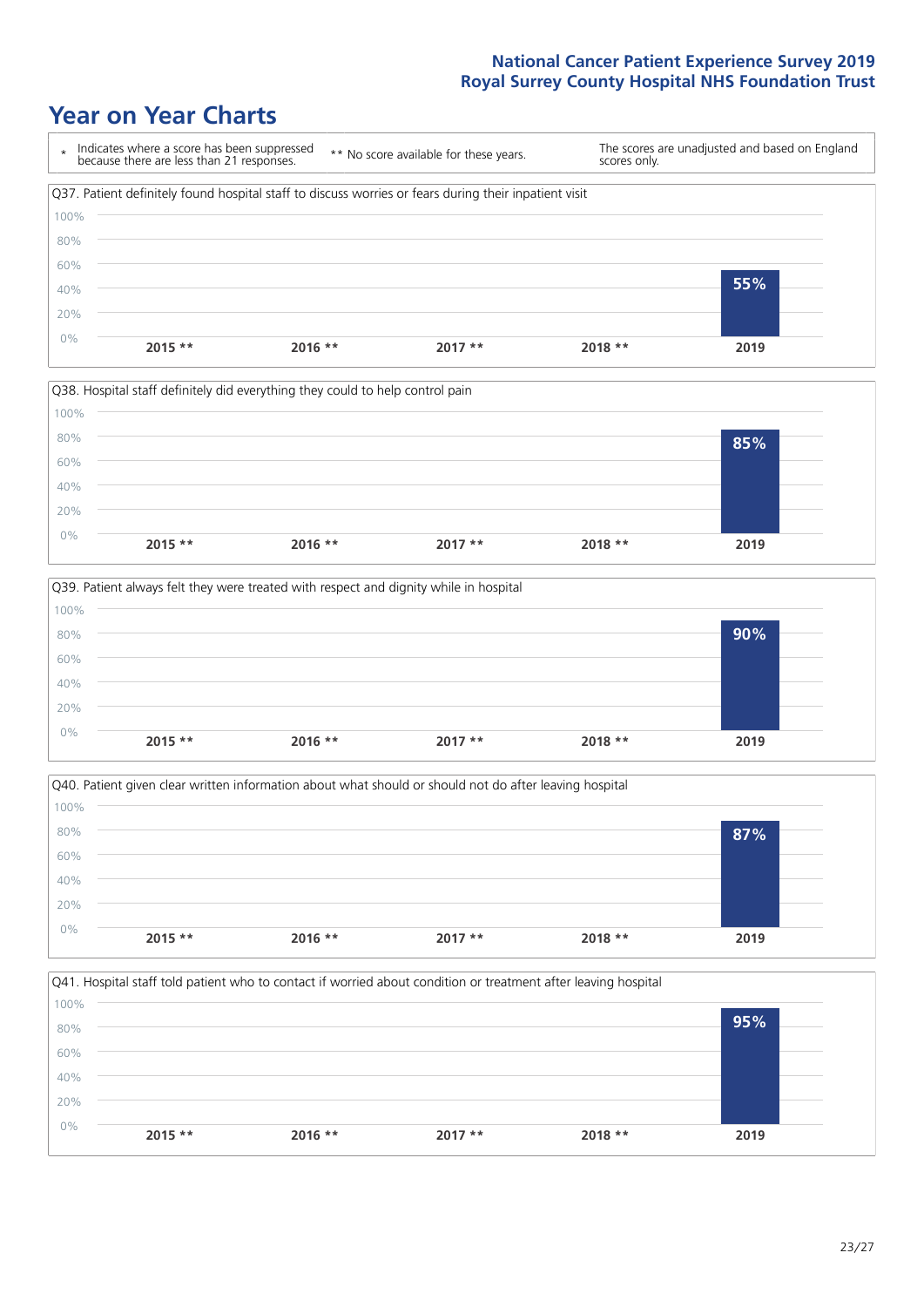







Q49. Beforehand patient completely had all information needed about chemotherapy treatment 100%

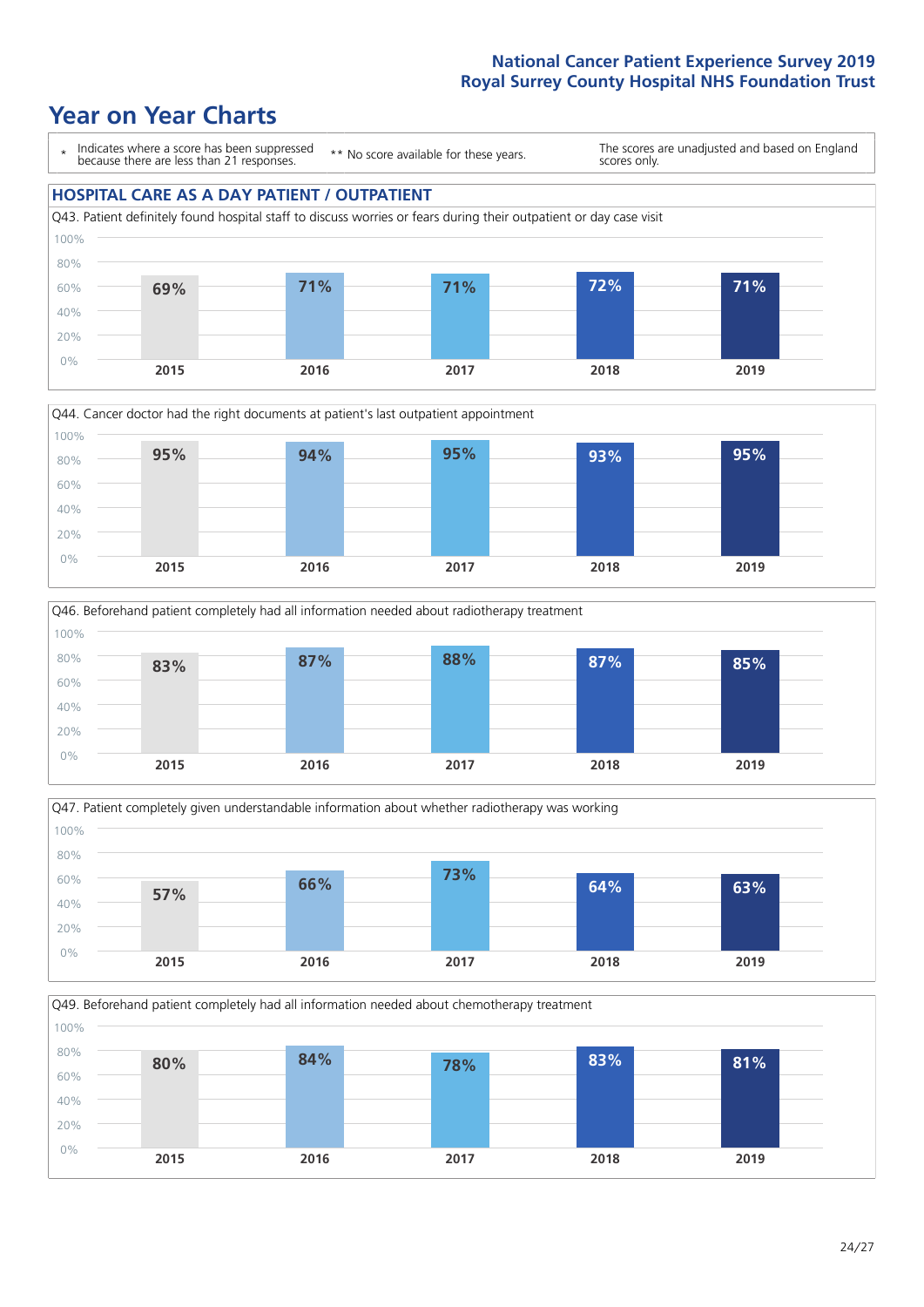### **Year on Year Charts**



#### **HOME CARE AND SUPPORT**







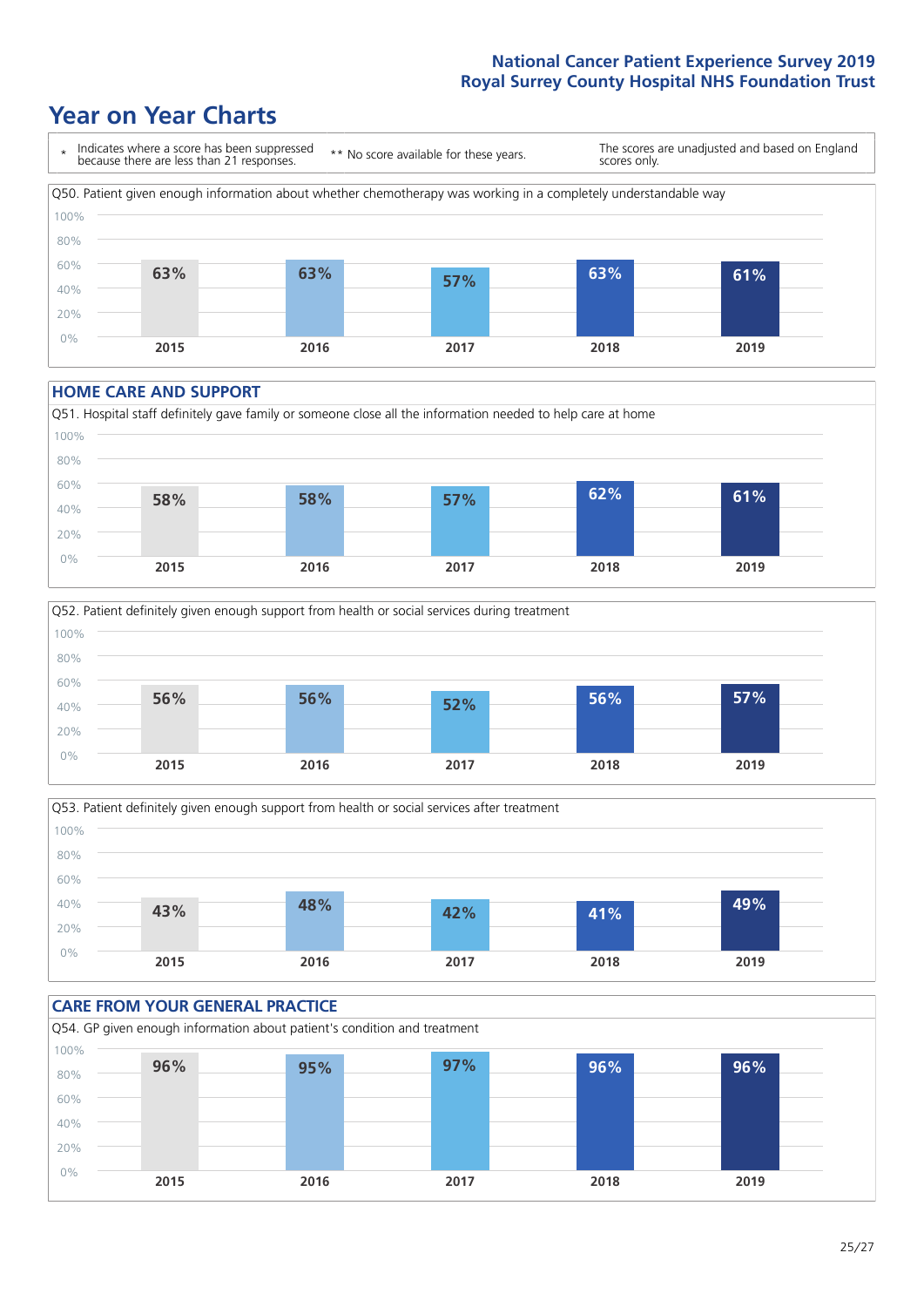### **Year on Year Charts**



#### **YOUR OVERALL NHS CARE**







Q59. Patient felt length of time for attending clinics and appointments for cancer was about right 100%